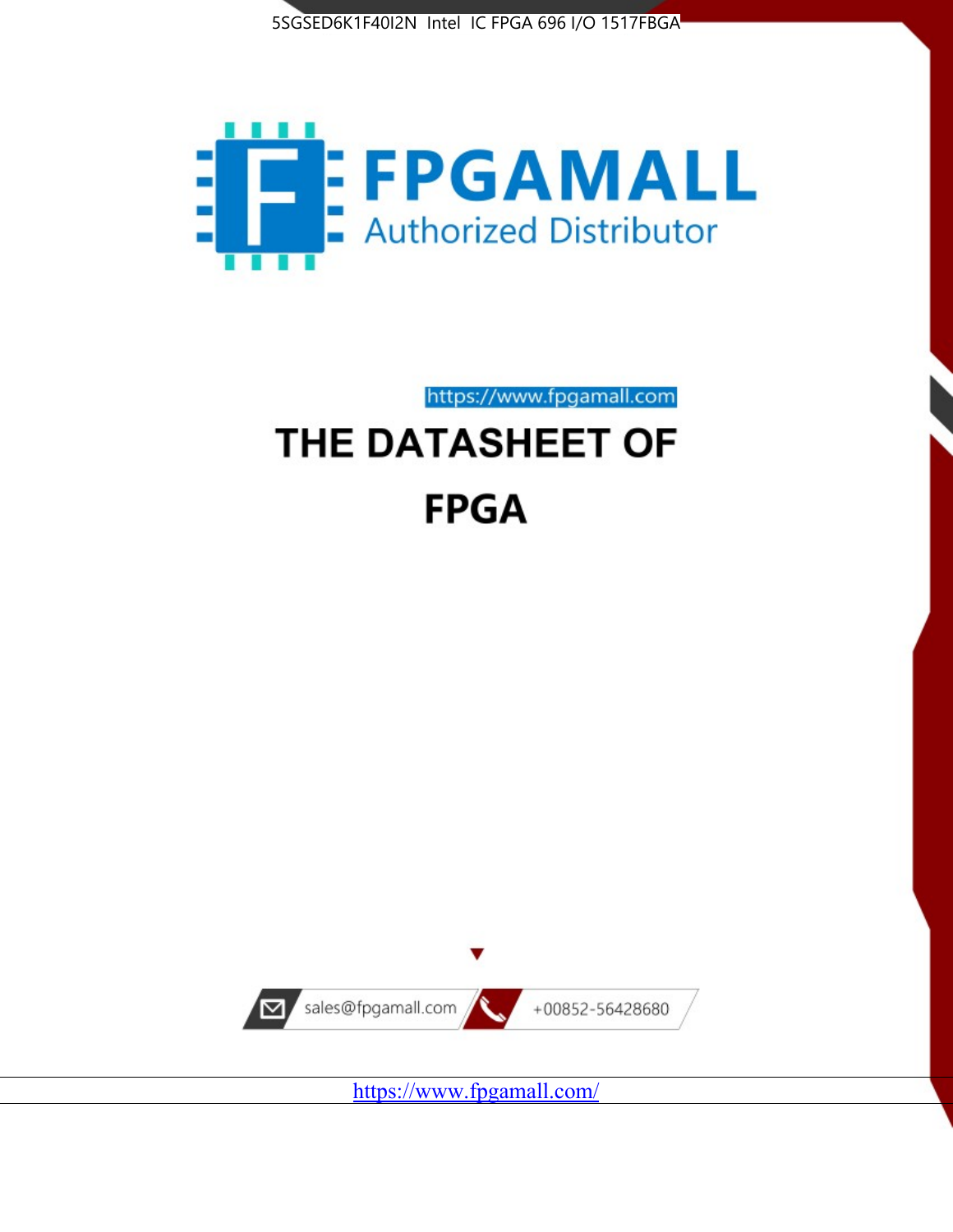# **Stratix V Device Overview**



Altera's 28-nm Stratix® V FPGAs include innovations such as an enhanced core architecture, integrated transceivers up to 28.05 gigabits per second (Gbps), and a unique array of integrated hard intellectual property (IP) blocks.

With these innovations, Stratix V FPGAs deliver a new class of application-targeted devices optimized for:

- Bandwidth-centric applications and protocols, including PCI Express® (PCIe®) Gen3
- Data-intensive applications for 40G/100G and beyond
- High-performance, high-precision digital signal processing (DSP) applications

Stratix V devices are available in four variants (GT, GX, GS, and E), each targeted for a different set of applications. For higher volume production, you can prototype with Stratix V FPGAs and use the low-risk, low-cost path to HardCopy® V ASICs.

#### **Related Information**

2020.06.15

#### **[Stratix V Device Handbook: Known Issues](http://www.altera.com/support/kdb/solutions/rd08242010_83.html)**

Lists the planned updates to the *Stratix V Device Handbook* chapters.

## **Stratix V Family Variants**

The Stratix V device family contains the GT, GX, GS, and E variants.

**Stratix V GT** devices, with both 28.05-Gbps and 12.5-Gbps transceivers, are optimized for applications that require ultra-high bandwidth and performance in areas such as 40G/100G/400G optical communica‐ tions systems and optical test systems. 28.05-Gbps and 12.5-Gbps transceivers are also known as GT and GX channels, respectively.

**Stratix V GX** devices offer up to 66 integrated transceivers with 14.1-Gbps data rate capability. These transceivers also support backplane and optical interface applications. These devices are optimized for high-performance, high-bandwidth applications such as 40G/100G optical transport, packet processing, and traffic management found in wireline, military communications, and network test equipment markets.

**Stratix V GS** devices have an abundance of variable precision DSP blocks, supporting up to 3,926 18x18 or 1,963 27x27 multipliers. In addition, Stratix V GS devices offer integrated transceivers with 14.1-Gbps data rate capability. These transceivers also support backplane and optical interface applications. These devices are optimized for transceiver-based DSP-centric applications found in wireline, military, broadcast, and high-performance computing markets.

**Stratix V E** devices offer the highest logic density within the Stratix V family with nearly one million logic elements (LEs) in the largest device. These devices are optimized for applications such as ASIC and system emulation, diagnostic imaging, and instrumentation.

**[ISO](http://www.altera.com/support/devices/reliability/certifications/rel-certifications.html) [9001:2015](http://www.altera.com/support/devices/reliability/certifications/rel-certifications.html) [Registered](http://www.altera.com/support/devices/reliability/certifications/rel-certifications.html)**

**low part of Intel** 

\*Other names and brands may be claimed as the property of others.

Intel Corporation. All rights reserved. Intel, the Intel logo, Altera, Arria, Cyclone, Enpirion, MAX, Nios, Quartus and Stratix words and logos are trademarks of Intel Corporation or its subsidiaries in the U.S. and/or other countries. Intel warrants performance of its FPGA and semiconductor products to current specifications in accordance with Intel's standard warranty, but reserves the right to make changes to any products and services at any time without notice. Intel assumes no responsibility or liability arising out of the application or use of any information, product, or service described herein except as expressly agreed to in writing by Intel. Intel customers are advised to obtain the latest version of device specifications before relying on any published information and before placing orders for products or services.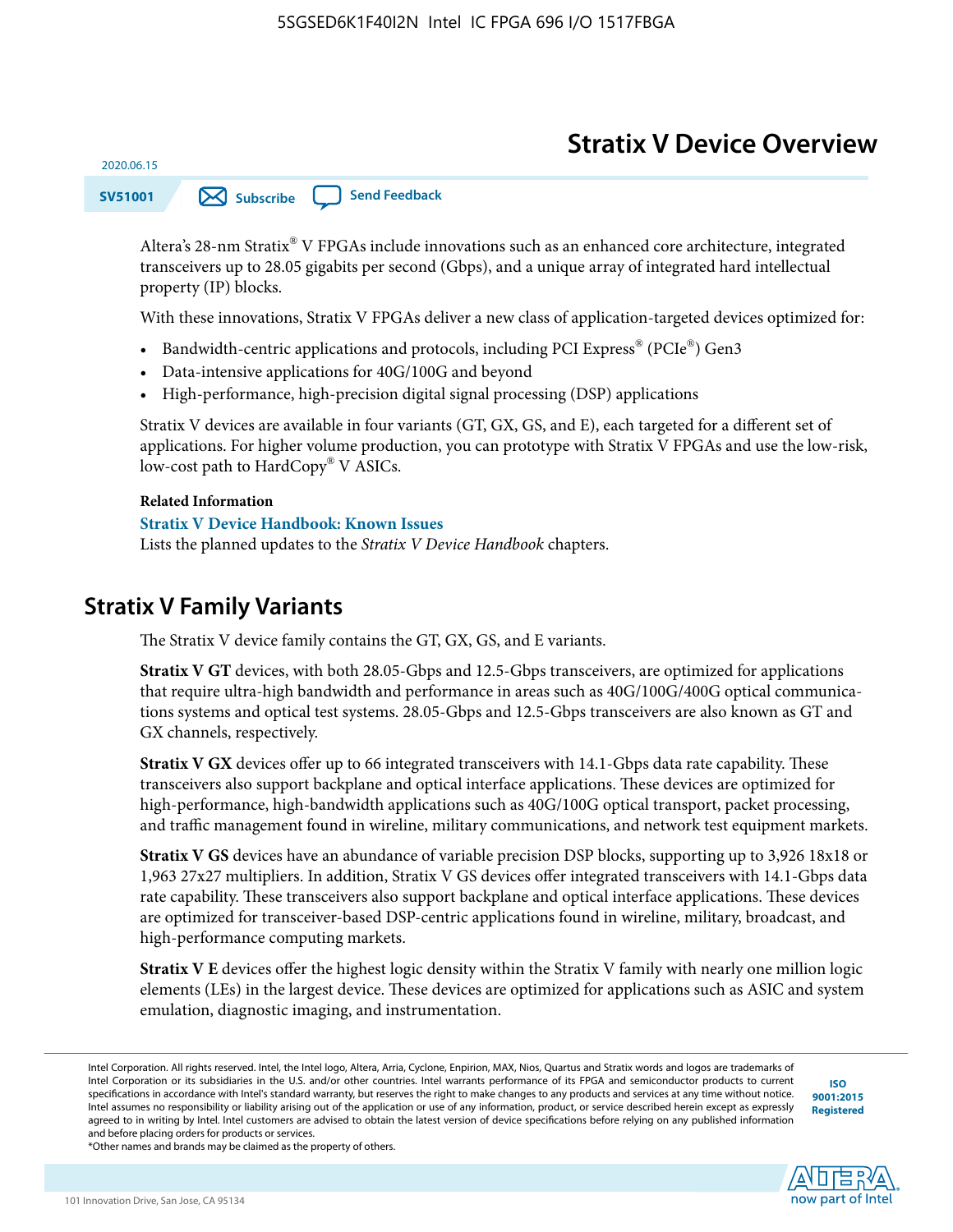### **2 Stratix V Features Summary**

Common to all Stratix V family variants are a rich set of high-performance building blocks, including a redesigned adaptive logic module (ALM), 20 Kbit (M20K) embedded memory blocks, variable precision DSP blocks, and fractional phase-locked loops (PLLs). All of these building blocks are interconnected by Altera's superior multi-track routing architecture and comprehensive fabric clocking network.

Also common to Stratix V devices is the new Embedded HardCopy Block, which is a customizable hard IP block that leverages Altera's unique HardCopy ASIC capabilities. The Embedded HardCopy Block in Stratix V FPGAs is used to harden IP instantiation of PCIe Gen3, Gen2, and Gen1.

# **Stratix V Features Summary**

#### **Table 1: Summary of Features for Stratix V Devices**

| <b>Feature</b>                    | <b>Description</b>                                                                                                                                                                                                                                                                                                                                                                                                         |
|-----------------------------------|----------------------------------------------------------------------------------------------------------------------------------------------------------------------------------------------------------------------------------------------------------------------------------------------------------------------------------------------------------------------------------------------------------------------------|
| Technology                        | 28-nm TSMC process technology<br>$\bullet$<br>0.85-V or 0.9-V core voltage                                                                                                                                                                                                                                                                                                                                                 |
| Low-power serial<br>transceivers  | 28.05-Gbps transceivers on Stratix V GT devices<br>$\bullet$<br>Electronic dispersion compensation (EDC) for XFP, SFP+, QSFP, CFP<br>optical module support<br>Adaptive linear and decision feedback equalization<br>$\bullet$<br>Transmitter pre-emphasis and de-emphasis<br>Dynamic reconfiguration of individual channels<br>$\bullet$<br>On-chip instrumentation (EyeQ non-intrusive data eye monitoring)<br>$\bullet$ |
| Backplane capability              | 600-Megabits per second (Mbps) to 12.5-Gbps data rate capability<br>$\bullet$                                                                                                                                                                                                                                                                                                                                              |
| General-purpose I/Os<br>(GPIOs)   | 1.6-Gbps LVDS<br>1,066-MHz external memory interface<br>$\bullet$<br>On-chip termination (OCT)<br>$\bullet$<br>1.2-V to 3.3-V interfacing for all Stratix V devices                                                                                                                                                                                                                                                        |
| Embedded HardCopy<br><b>Block</b> | PCIe Gen3, Gen2, and Gen1 complete protocol stack, x1/x2/x4/x8 end<br>$\bullet$<br>point and root port                                                                                                                                                                                                                                                                                                                     |
| Embedded transceiver<br>hard IP   | Interlaken physical coding sublayer (PCS)<br>$\bullet$<br>Gigabit Ethernet (GbE) and XAUI PCS<br>$\bullet$<br>10G Ethernet PCS<br>Serial RapidIO® (SRIO) PCS<br>$\bullet$<br>Common Public Radio Interface (CPRI) PCS<br>$\bullet$<br>Gigabit Passive Optical Networking (GPON) PCS<br>$\bullet$                                                                                                                           |
| Power management                  | Programmable Power Technology<br>Quartus II integrated PowerPlay Power Analysis<br>$\bullet$                                                                                                                                                                                                                                                                                                                               |

**Altera Corporation** 

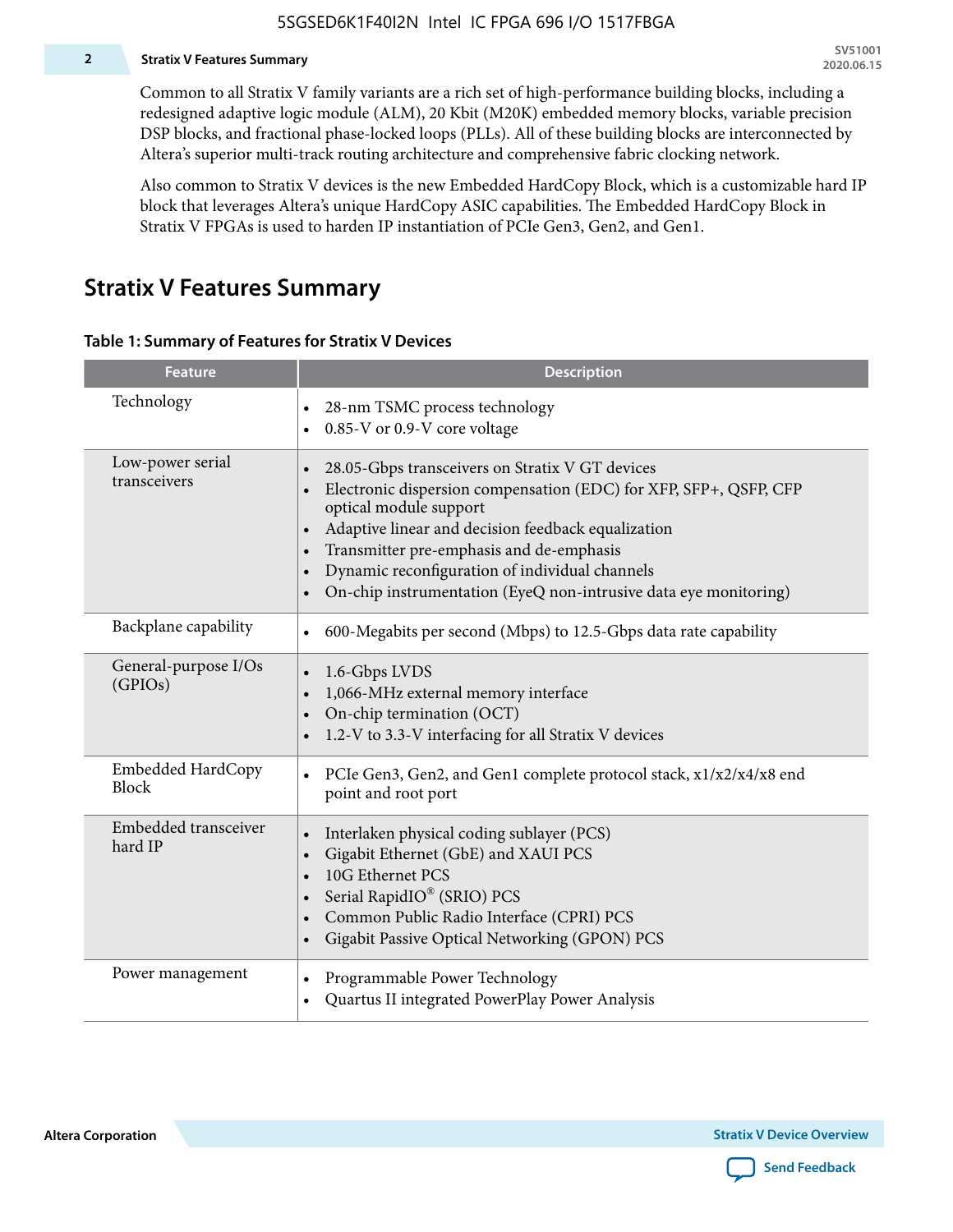| <b>Feature</b>                   | <b>Description</b>                                                                                                                                                                                                                                                                                                                                                                                                                                      |
|----------------------------------|---------------------------------------------------------------------------------------------------------------------------------------------------------------------------------------------------------------------------------------------------------------------------------------------------------------------------------------------------------------------------------------------------------------------------------------------------------|
| High-performance core<br>fabric  | Enhanced ALM with four registers<br>Improved routing architecture reduces congestion and improves compile<br>$\bullet$<br>times                                                                                                                                                                                                                                                                                                                         |
| Embedded memory<br>blocks        | M20K: 20-Kbit with hard error correction code (ECC)<br>$\bullet$<br>MLAB: 640-bit<br>$\bullet$                                                                                                                                                                                                                                                                                                                                                          |
| Variable precision DSP<br>blocks | Up to 600 MHz performance<br>$\bullet$<br>Natively support signal processing with precision ranging from 9x9 up to<br>54x54<br>New native 27x27 multiply mode<br>$\bullet$<br>64-bit accumulator and cascade for systolic finite impulse responses (FIRs)<br>$\bullet$<br>Embedded internal coefficient memory<br>$\bullet$<br>Pre-adder/subtractor improves efficiency<br>$\bullet$<br>Increased number of outputs allows more independent multipliers |
| <b>Fractional PLLs</b>           | Fractional mode with third-order delta-sigma modulation<br>$\bullet$<br>Integer mode<br>$\bullet$<br>Precision clock synthesis, clock delay compensation, and zero delay buffer<br>(ZDB)                                                                                                                                                                                                                                                                |
| Clock networks                   | 800-MHz fabric clocking<br>$\bullet$<br>Global, quadrant, and peripheral clock networks<br>$\bullet$<br>Unused clock networks can be powered down to reduce dynamic power<br>$\bullet$                                                                                                                                                                                                                                                                  |
| Device configuration             | Serial and parallel flash interface<br>$\bullet$<br>Enhanced advanced encryption standard (AES) design security features<br>$\bullet$<br>Tamper protection<br>٠<br>Partial and dynamic reconfiguration<br>$\bullet$<br>Configuration via Protocol (CvP)<br>$\bullet$                                                                                                                                                                                    |
| High-performance<br>packaging    | Multiple device densities with identical package footprints enables seamless<br>$\bullet$<br>migration between different FPGA densities                                                                                                                                                                                                                                                                                                                 |

# **Stratix V Family Plan**

HardCopy V migration  $|-$ 

The following tables list the features of the different Stratix V devices.

The information in this section is correct at the time of publication. For the latest information and to get more details, refer to the Altera Product Selector.

migration between different FPGA densities

Lead and RoHS-compliant lead-free options

• FBGA packaging with on-package decoupling capacitors

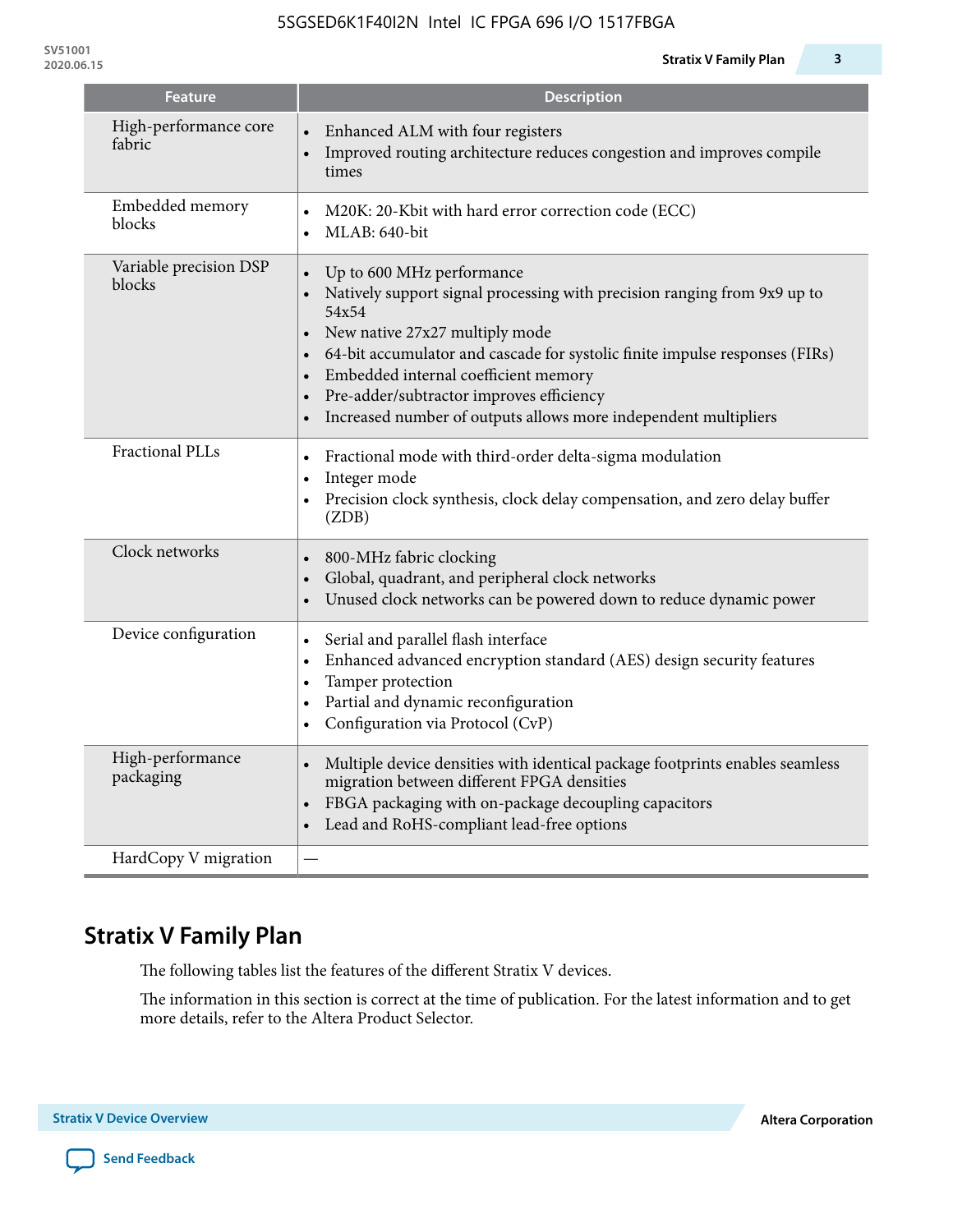### **Table 2: Stratix V GT Device Features**

| <b>Feature</b>                                 | 5SGTC5                                                                    | 5SGTC7         |
|------------------------------------------------|---------------------------------------------------------------------------|----------------|
| Logic Elements (K)                             | 425                                                                       | 622            |
| ALMs                                           | 160,400                                                                   | 234,720        |
| Registers (K)                                  | 642                                                                       | 939            |
| 28.05/12.5-Gbps Transceivers                   | 4/32                                                                      | 4/32           |
| PCIe hard IP Blocks                            | $\mathbf{1}$                                                              | $\mathbf{1}$   |
| <b>Fractional PLLs</b>                         | 28                                                                        | 28             |
| M20K Memory Blocks                             | 2,304                                                                     | 2,560          |
| M20K Memory (MBits)                            | 45                                                                        | 50             |
| Variable Precision Multipliers (18x18)         | 512                                                                       | 512            |
| Variable Precision Multipliers (27x27)         | 256                                                                       | 256            |
| DDR3 SDRAM x72 DIMM Interfaces                 | $\overline{4}$                                                            | $\overline{4}$ |
|                                                | User I/Os <sup>(1)</sup> , Full-Duplex LVDS, 28.05/12.5-Gbps Transceivers |                |
| Package <sup>(2)</sup> <sup>(3)</sup>          | 5SGTC5                                                                    | 5SGTC7         |
| KF40-F1517 <sup>(4)</sup><br>$(40 \text{ mm})$ | 600, 150, 36                                                              | 600, 150, 36   |

**Altera Corporation** 



<sup>(1)</sup> The number of GPIOs does not include transceiver I/Os. In the Quartus II software, the number of user I/Os includes transceiver I/Os.

 $^{(2)}$  Packages are flipchip ball grid array (1.0-mm pitch).

<sup>(3)</sup> Each package row offers pin migration (common board footprint) for all devices in the row.

<sup>(4)</sup> Migration between select Stratix V GT devices and Stratix V GX devices is available. For more information, refer to **Table 6** and to *AN 644: Migration Between Stratix V GX and Stratix V GT Devices*.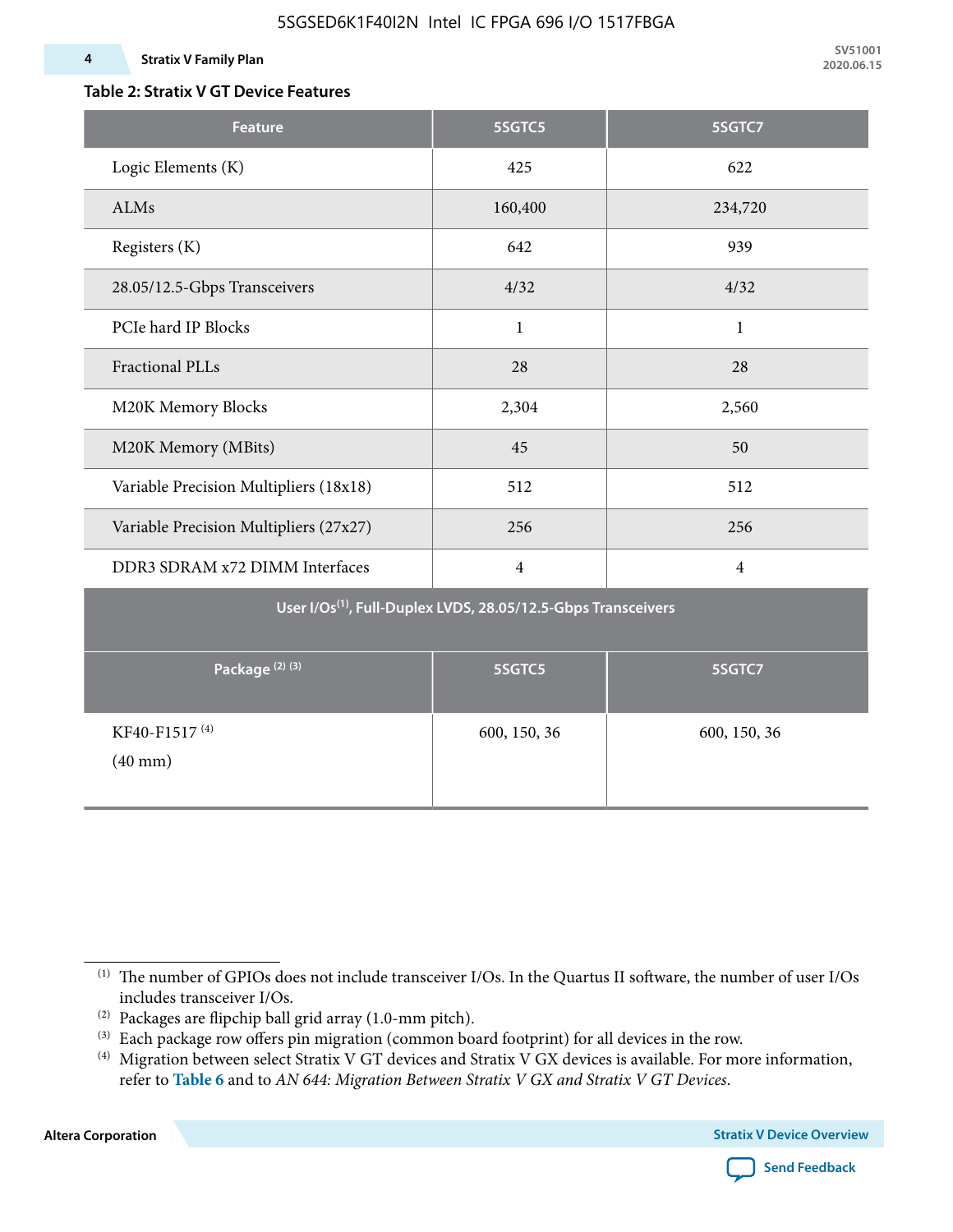#### **Table 3: Stratix V GX Device Features**

| <b>Features</b>                                       | 5SGXA<br>3       | 5SGXA<br>4  | 5SGXA<br>5                 | 5SGXA<br>$\overline{7}$    | 5SGXA<br>9                 | 5SGXA<br>B                 | 5SGXB<br>5     | 5SGXB<br>$6\phantom{1}6$ | 5SGXB<br>9     | 5SGXBB         |
|-------------------------------------------------------|------------------|-------------|----------------------------|----------------------------|----------------------------|----------------------------|----------------|--------------------------|----------------|----------------|
| Logic<br>Elements<br>(K)                              | 340              | 420         | 490                        | 622                        | 840                        | 952                        | 490            | 597                      | 840            | 952            |
| ALMs                                                  | 128,300          | 158,500     | 185,000                    | 234,720                    | 317,000                    | 359,200                    | 185,000        | 225,400                  | 317,000        | 359,200        |
| Registers<br>(K)                                      | 513              | 634         | 740                        | 939                        | 1,268                      | 1,437                      | 740            | 902                      | 1,268          | 1,437          |
| 14.1-Gbps<br>Transceive<br>rs                         | 12, 24,<br>or 36 | 24 or<br>36 | 24, 36,<br>or 48           | 24, 36,<br>or 48           | 36 or<br>48                | 36 or<br>48                | 66             | 66                       | 66             | 66             |
| PCIe hard<br>IP Blocks                                | 1 or 2           | 1 or 2      | 1, 2, or<br>$\overline{4}$ | 1, 2, or<br>$\overline{4}$ | 1, 2, or<br>$\overline{4}$ | 1, 2, or<br>$\overline{4}$ | 1 or 4         | 1 or 4                   | 1 or 4         | 1 or 4         |
| Fractional<br>PLLs                                    | $20^{(5)}$       | 24          | 28                         | 28                         | 28                         | 28                         | 24             | 24                       | 32             | 32             |
| M20K<br>Memory<br><b>Blocks</b>                       | 957              | 1,900       | 2,304                      | 2,560                      | 2,640                      | 2,640                      | 2,100          | 2,660                    | 2,640          | 2,640          |
| M20K<br>Memory<br>(MBits)                             | 19               | 37          | 45                         | 50                         | 52                         | 52                         | 41             | 52                       | 52             | 52             |
| Variable<br>Precision<br>Multipliers<br>(18x18)       | 512              | 512         | 512                        | 512                        | 704                        | 704                        | 798            | 798                      | 704            | 704            |
| Variable<br>Precision<br>Multipliers<br>(27x27)       | 256              | 256         | 256                        | 256                        | 352                        | 352                        | 399            | 399                      | 352            | 352            |
| DDR3<br><b>SDRAM</b><br>x72 DIMM<br>Interfaces<br>(6) | 6                | 6           | 6                          | 6                          | 6                          | 6                          | $\overline{4}$ | $\overline{4}$           | $\overline{4}$ | $\overline{4}$ |

 $^{\left(5\right)}$  The F1517 package contains 24 PLLs. The other packages with this device contain 20 PLLs.

(6) These are the maximum number of x72 interfaces available. The actual number of interfaces depends on the device package.

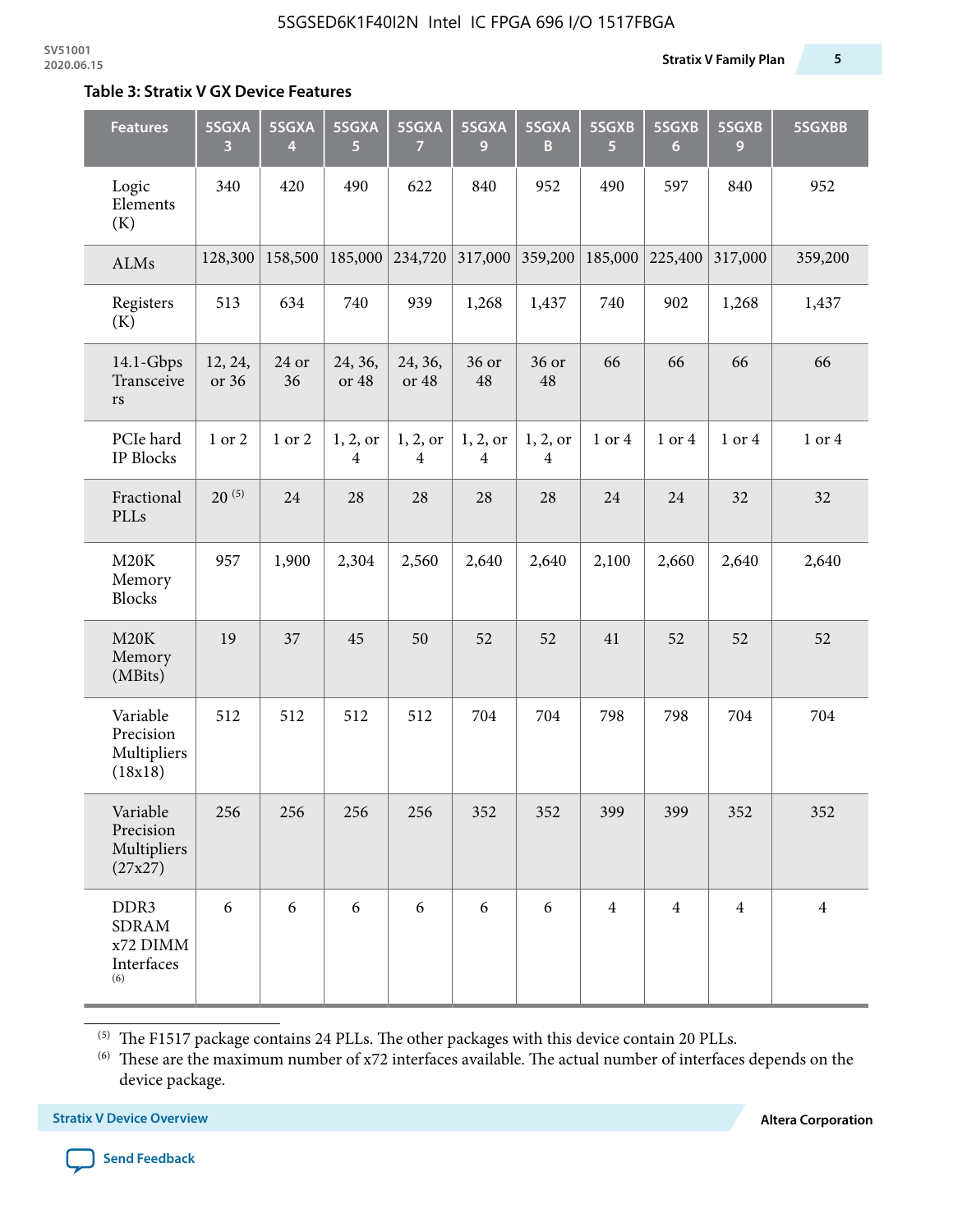#### 5SGSED6K1F40I2N Intel IC FPGA 696 I/O 1517FBGA

#### **6 Stratix V Family Plan**

|                                                                                      |                             |                          |                 |                 | User I/Os <sup>(1)</sup> , Full-Duplex LVDS, 14.1-Gbps Transceivers |                                 |                |                |        |        |
|--------------------------------------------------------------------------------------|-----------------------------|--------------------------|-----------------|-----------------|---------------------------------------------------------------------|---------------------------------|----------------|----------------|--------|--------|
| Package <sup>(2)(3)</sup><br>$(7)$ (8)                                               | 5SGXA3                      | 5SGXA4   5SGXA5   5SGXA7 |                 |                 | 5SGXA9                                                              | 5SGXA<br>$\overline{B}$         | 5SGXB5         | 5SGXB6         | 5SGXB9 | 5SGXBB |
| EH29-<br>H780<br>$(33$ mm $)$                                                        | 360, 90,<br>$12^{\text{H}}$ |                          |                 |                 |                                                                     |                                 |                |                |        |        |
| HF35-<br>$F1152^{(9)}$<br>$(35 \text{ mm})$                                          | 432,<br>108, 24             | 552,<br>138, 24          | 552,<br>138, 24 | 552,<br>138, 24 |                                                                     |                                 |                |                |        |        |
| KF35-<br>F1152<br>$(35$ mm $)$                                                       | 432,<br>108, 36             | 432,<br>108, 36          | 432,<br>108, 36 | 432,<br>108, 36 |                                                                     |                                 |                |                |        |        |
| KF40-<br>F1517<br>$(40$ mm $)$<br>KH40-<br>H1517 <sup>(9)</sup><br>$(45 \text{ mm})$ | 696,<br>174, 36             | 696,<br>174, 36          | 696,<br>174, 36 | 696,<br>174, 36 | 696,<br>174,<br>36 <sup>H</sup>                                     | 696,<br>174,<br>36 <sup>H</sup> |                |                |        |        |
| <b>NF40-</b><br>F1517 <sup>(4)</sup><br>$(40$ mm $)$                                 |                             |                          | 600,<br>150, 48 | 600,<br>150, 48 |                                                                     |                                 |                |                |        |        |
| RF40-<br>F1517<br>$(40$ mm $)$                                                       |                             |                          |                 |                 |                                                                     |                                 | 432,<br>108,66 | 432,<br>108,66 |        |        |

**Altera Corporation** 



<sup>(7)</sup> LVDS counts are full duplex channels. Each full duplex channel is one transmitter (TX) pair plus one receiver (RX) pair.

<sup>(8)</sup> A superscript  $H$  after the number of transceivers indicates that this device is only available in a hybrid package. Hybrid packages are slightly larger than conventional FBGAs. Refer to Altera's packaging documentation for more information.

<sup>(9)</sup> Migration between select Stratix V GX devices and Stratix V GS devices is available. For more information, refer to **Table 6**.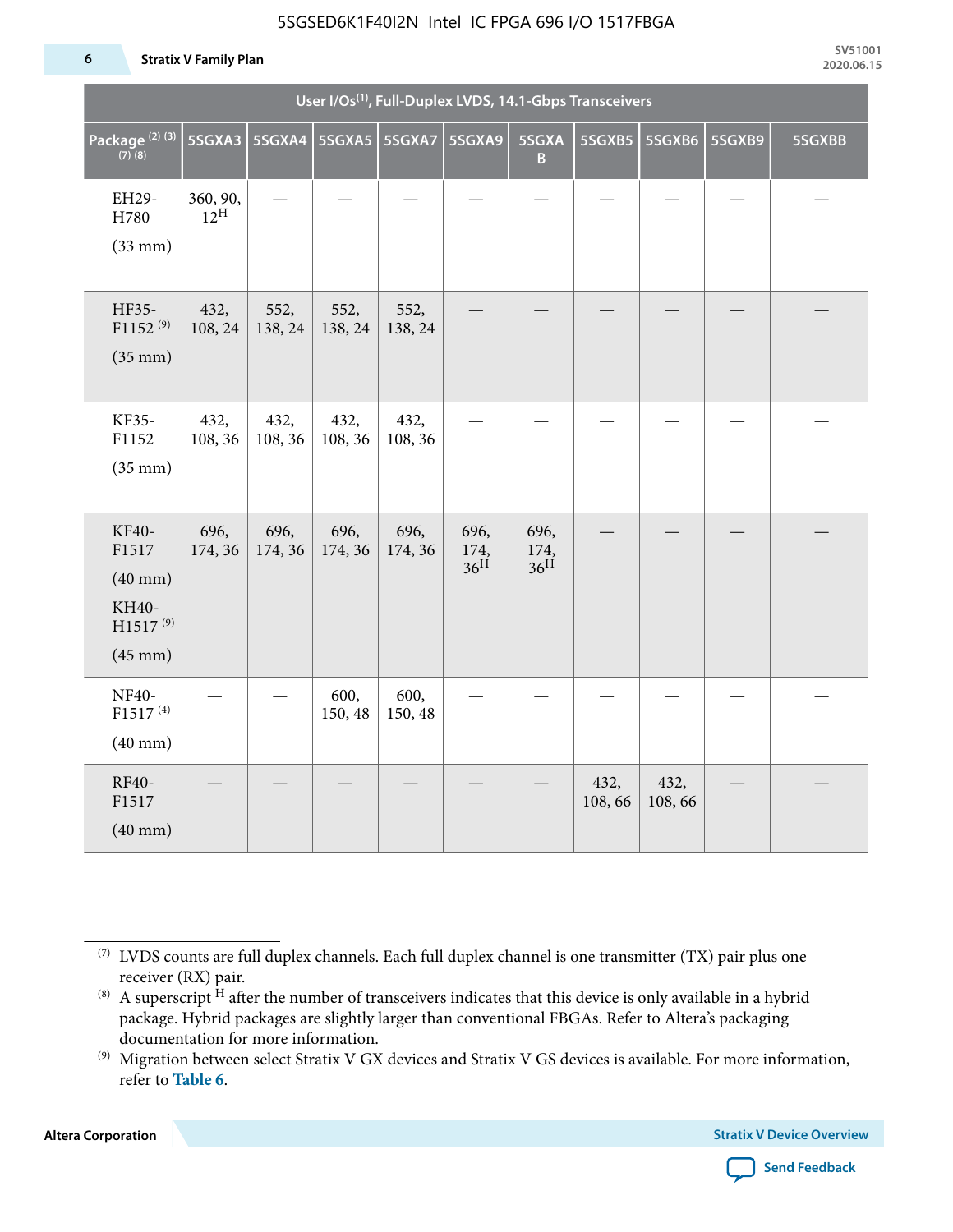|                                                    | User I/Os <sup>(1)</sup> , Full-Duplex LVDS, 14.1-Gbps Transceivers |               |                 |                 |                 |                 |                |                |                                 |                           |  |  |
|----------------------------------------------------|---------------------------------------------------------------------|---------------|-----------------|-----------------|-----------------|-----------------|----------------|----------------|---------------------------------|---------------------------|--|--|
| Package <sup>(2)(3)</sup><br>$(7)$ $(8)$           | 5SGXA3                                                              | <b>5SGXA4</b> |                 | 5SGXA5 5SGXA7   | <b>5SGXA9</b>   | 5SGXA<br>B      | 5SGXB5         | 5SGXB6         | 5SGXB9                          | 5SGXBB                    |  |  |
| RF43-<br>F1760<br>(42.5)<br>mm)                    |                                                                     |               |                 |                 |                 |                 | 600,<br>150,66 | 600,<br>150,66 |                                 |                           |  |  |
| RH43-<br>H1760<br>$(45 \text{ mm})$                |                                                                     |               |                 |                 |                 |                 |                |                | 600,<br>150,<br>66 <sup>H</sup> | 600, 150, 66 <sup>H</sup> |  |  |
| NF45-<br>F1932 <sup>(9)</sup><br>$(45 \text{ mm})$ |                                                                     |               | 840,<br>210, 48 | 840,<br>210, 48 | 840,<br>210, 48 | 840,<br>210, 48 |                |                |                                 |                           |  |  |

### **Table 4: Stratix V GS Device Features**

| <b>Features</b>                           | 5SGSD3           | 5SGSD4        | 5SGSD5       | 5SGSD6     | 5SGSD8     |
|-------------------------------------------|------------------|---------------|--------------|------------|------------|
| Logic Elements (K)                        | 236              | 360           | 457          | 583        | 695        |
| <b>ALMs</b>                               | 89,000           | 135,840       | 172,600      | 220,000    | 262,400    |
| Registers (K)                             | 356              | 543           | 690          | 880        | 1,050      |
| $14.1$ -Gbps<br>transceivers              | 12 or 24         | 12, 24, or 36 | 24 or 36     | 36 or 48   | 36 or 48   |
| PCIe hard IP<br>blocks                    | $\mathbf{1}$     | $\mathbf{1}$  | $\mathbf{1}$ | 1, 2, or 4 | 1, 2, or 4 |
| <b>Fractional PLLs</b>                    | $20^{(5)}$<br>20 |               | 24           | 28         | 28         |
| M20K Memory<br><b>Blocks</b>              | 688              |               | 2,014        | 2,320      | 2,567      |
| M20K Memory<br>(MBits)                    | 13               |               | 39           | 45         | 50         |
| Variable Precision<br>Multipliers (18x18) | 1,200<br>2,088   |               | 3,180        | 3,550      | 3,926      |
| Variable Precision<br>Multipliers (27x27) | 600              | 1,044         | 1,590        | 1,775      | 1,963      |

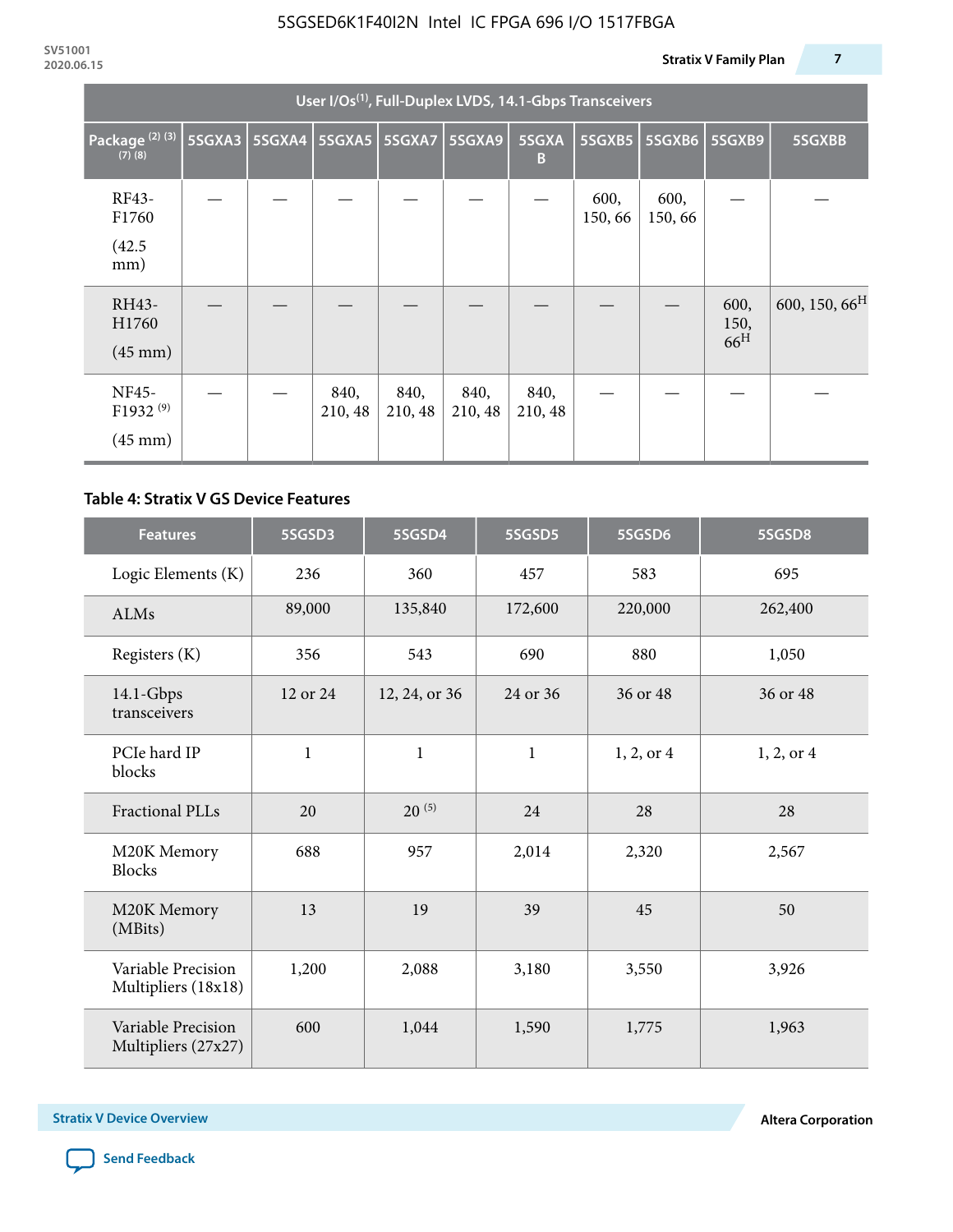### 5SGSED6K1F40I2N Intel IC FPGA 696 I/O 1517FBGA

| <b>Features</b>                                                     | 5SGSD3                   | 5SGSD4          | 5SGSD5         | 5SGSD6       | 5SGSD8       |  |  |  |  |
|---------------------------------------------------------------------|--------------------------|-----------------|----------------|--------------|--------------|--|--|--|--|
| DDR3 SDRAM x72<br><b>DIMM</b> Interfaces                            | $\overline{2}$           | $\overline{4}$  | $\overline{4}$ | 6            | 6            |  |  |  |  |
| User I/Os <sup>(1)</sup> , Full-Duplex LVDS, 14.1-Gbps Transceivers |                          |                 |                |              |              |  |  |  |  |
| Package (2) (3) (7) (8)                                             | 5SGSD3                   | 5SGSD4          | 5SGSD5         | 5SGSD6       | 5SGSD8       |  |  |  |  |
| EH29-H780<br>$(33$ mm $)$                                           | $360, 90, 12^{\text{H}}$ | 360, 90, $12^H$ |                |              |              |  |  |  |  |
| HF35-F1152 <sup>(9)</sup><br>$(35 \text{ mm})$                      | 432, 108, 24             | 432, 108, 24    | 552, 138, 24   |              |              |  |  |  |  |
| KF40-F1517 <sup>(9)</sup><br>$(40 \text{ mm})$                      |                          | 696, 174, 36    | 696, 174, 36   | 696, 174, 36 | 696, 174, 36 |  |  |  |  |
| NF45-F1932 <sup>(9)</sup><br>$(45 \text{ mm})$                      |                          |                 |                | 840, 210, 48 | 840, 210, 48 |  |  |  |  |

### **Table 5: Stratix V E Device Features**

| <b>Features</b>                        | 5SEE9   | 5SEEB   |
|----------------------------------------|---------|---------|
| Logic Elements (K)                     | 840     | 952     |
| ALMs                                   | 317,000 | 359,200 |
| Registers (K)                          | 1,268   | 1,437   |
| <b>Fractional PLLs</b>                 | 28      | 28      |
| M20K Memory Blocks                     | 2,640   | 2,640   |
| M20K Memory (MBits)                    | 52      | 52      |
| Variable Precision Multipliers (18x18) | 704     | 704     |
| Variable Precision Multipliers (27x27) | 352     | 352     |
| DDR3 SDRAM x72 DIMM Interfaces         | 6       | 6       |

**Altera Corporation** 

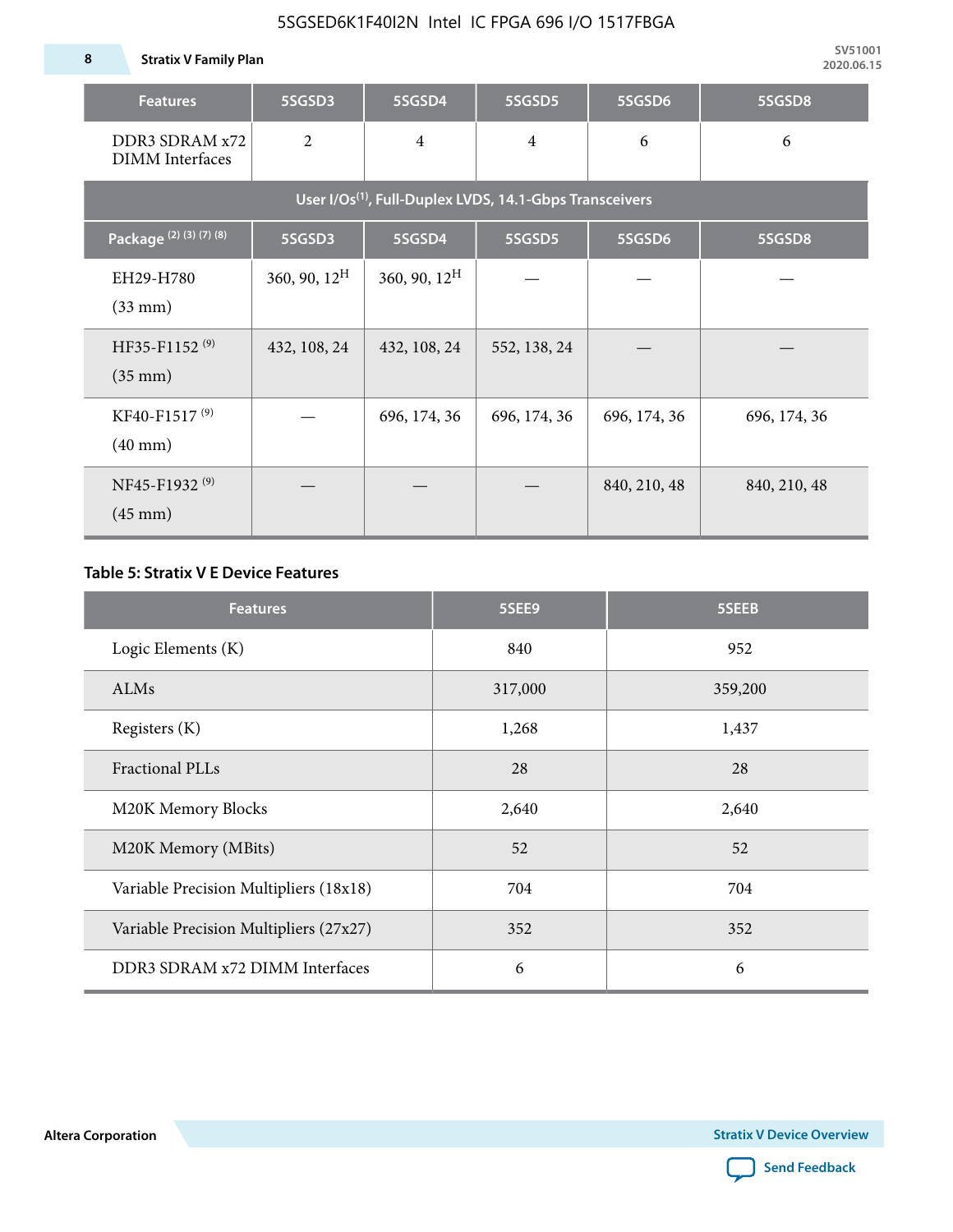| 2020.06.15 |                                |                                             | 9<br><b>Stratix V Family Plan</b> |
|------------|--------------------------------|---------------------------------------------|-----------------------------------|
|            |                                | User I/Os <sup>(1)</sup> , Full-Duplex LVDS |                                   |
|            | Package (2) (3) (7) (8)        | 5SEE9                                       | 5SEEB                             |
|            | H40-H1517<br>$(45 \text{ mm})$ | 696, $174^H$                                | 696, $174^{\text{H}}$             |
|            | F45-F1932<br>$(45 \text{ mm})$ | 840, 210                                    | 840, 210                          |

### **Table 6: Device Migration List Across All Stratix V Device Variants**

|  |  | All devices in a specific column allow migration. |
|--|--|---------------------------------------------------|
|--|--|---------------------------------------------------|

|                             |               | Package                            |                |                                           |                                                    |                       |               |                |                                    |               |                |
|-----------------------------|---------------|------------------------------------|----------------|-------------------------------------------|----------------------------------------------------|-----------------------|---------------|----------------|------------------------------------|---------------|----------------|
|                             | EH29-<br>H780 | HF35-<br>F1152 <sup>(</sup><br>10) | KF35-<br>F1152 | KF40-<br>F1517/<br>KH40-<br>H1517<br>(11) | NF40/<br>KF40-<br>F1517 <sup>(1</sup><br>$2)$ (13) | <b>RF40-</b><br>F1517 | H40-<br>H1517 | RF43-<br>F1760 | NF45-<br>F1932 <sup>(</sup><br>11) | F45-<br>F1932 | RH43-<br>H1760 |
| <b>Stratix V GX devices</b> |               |                                    |                |                                           |                                                    |                       |               |                |                                    |               |                |
| A3                          | Yes           | Yes                                | Yes            | Yes                                       |                                                    |                       |               |                |                                    |               |                |
| A4                          |               | Yes                                | Yes            | Yes                                       |                                                    |                       |               |                |                                    |               |                |
| A <sub>5</sub>              |               | Yes                                | Yes            | Yes                                       | Yes                                                |                       |               |                | Yes                                |               |                |
| A7                          |               | Yes                                | Yes            | Yes                                       | Yes                                                |                       |               |                | Yes                                |               |                |
| A9                          |               |                                    |                | Yes                                       |                                                    |                       |               |                | Yes                                |               |                |
| AB                          |               |                                    |                | Yes                                       |                                                    |                       |               |                | Yes                                |               |                |
| B <sub>5</sub>              |               |                                    |                |                                           |                                                    | Yes                   |               | Yes            |                                    |               |                |
| <b>B6</b>                   |               |                                    |                |                                           |                                                    | Yes                   |               | Yes            |                                    |               |                |
| <b>B9</b>                   |               |                                    |                |                                           |                                                    |                       |               |                |                                    |               | Yes            |
| <b>BB</b>                   |               |                                    |                |                                           |                                                    |                       |               |                |                                    |               | Yes            |

 $(10)$  All devices in this column are in the HF35 package and have twenty-four 14.1-Gbps transceivers.



<sup>(11)</sup> Different devices within this column have small differences in the overall package height. When multiple Stratix V devices with different package heights are placed on a single board, a single-piece heatsink may not cover the devices evenly. Refer to *AN 670: Thermal Solutions to Address Height Variation in Stratix V Packages*.

<sup>(12)</sup> The 5SGTC5/7 devices in the KF40 package have four 28.05-Gbps transceivers and thirty-two 12.5-Gbps transceivers. Other devices in this column are in the NF40 package and have forty-eight 14.1-Gbps transceivers.

<sup>(13)</sup> For more information, refer to *AN 644: Migration Between Stratix V GX and Stratix V GT Devices*.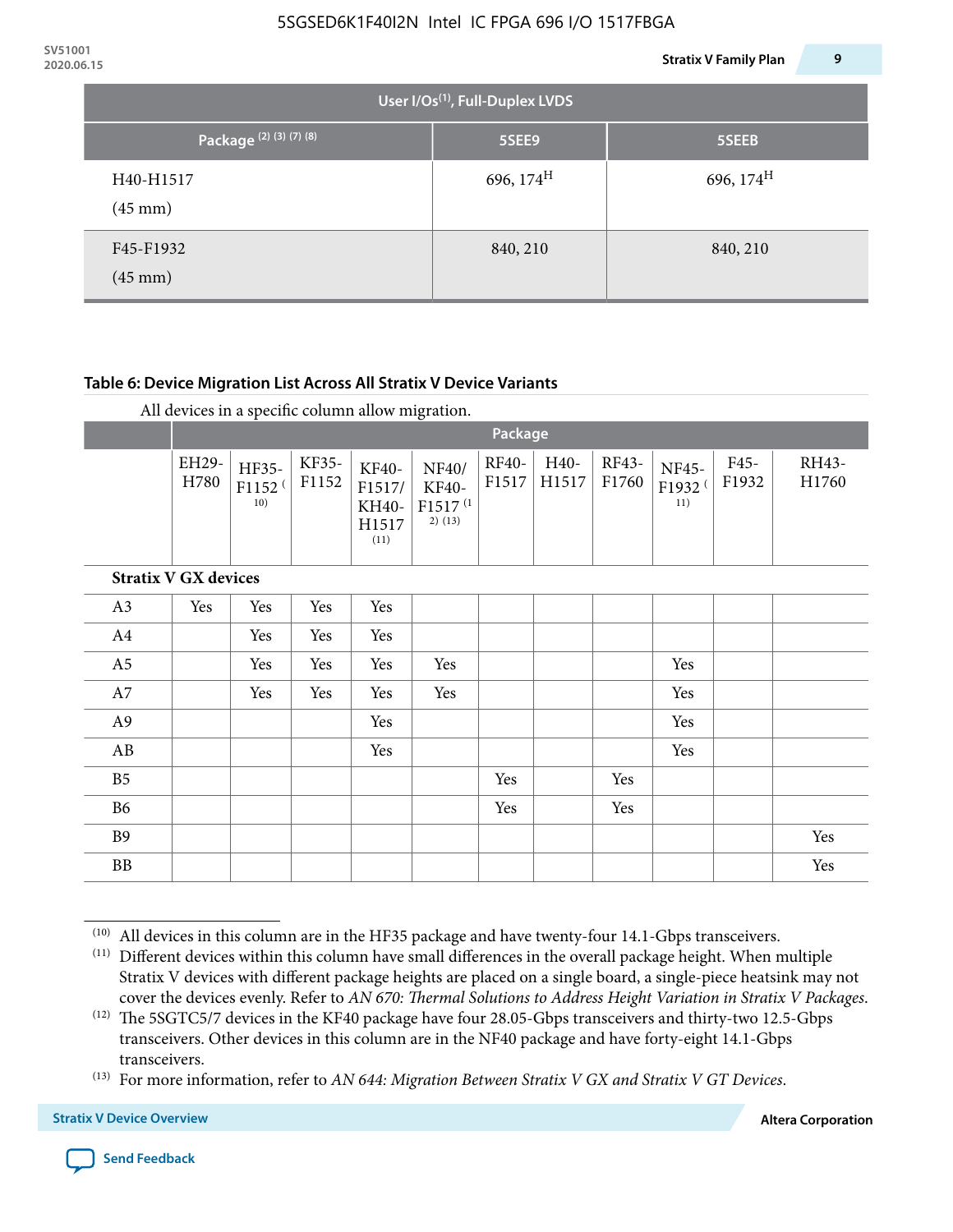### 5SGSED6K1F40I2N Intel IC FPGA 696 I/O 1517FBGA

#### **10 Low-Power Serial Transceivers**

**Package**

|                             | <b>rackage</b>                                                                                      |     |  |     |     |  |     |  |     |     |  |  |
|-----------------------------|-----------------------------------------------------------------------------------------------------|-----|--|-----|-----|--|-----|--|-----|-----|--|--|
| <b>Stratix V GT devices</b> |                                                                                                     |     |  |     |     |  |     |  |     |     |  |  |
| C <sub>5</sub>              |                                                                                                     |     |  |     | Yes |  |     |  |     |     |  |  |
| C7                          |                                                                                                     |     |  |     | Yes |  |     |  |     |     |  |  |
| <b>Stratix V GS devices</b> |                                                                                                     |     |  |     |     |  |     |  |     |     |  |  |
| D <sub>3</sub>              | Yes                                                                                                 | Yes |  |     |     |  |     |  |     |     |  |  |
| D <sub>4</sub>              | Yes                                                                                                 | Yes |  | Yes |     |  |     |  |     |     |  |  |
| D <sub>5</sub>              |                                                                                                     | Yes |  | Yes |     |  |     |  |     |     |  |  |
| D <sub>6</sub>              |                                                                                                     |     |  | Yes |     |  |     |  | Yes |     |  |  |
| D <sub>8</sub>              |                                                                                                     |     |  | Yes |     |  |     |  | Yes |     |  |  |
| <b>Stratix V E devices</b>  |                                                                                                     |     |  |     |     |  |     |  |     |     |  |  |
| E9                          |                                                                                                     |     |  |     |     |  | Yes |  |     | Yes |  |  |
| EB                          |                                                                                                     |     |  |     |     |  | Yes |  |     | Yes |  |  |
|                             | Note: To verify the pin migration compatibility use the Din Migration View window in the Quartus II |     |  |     |     |  |     |  |     |     |  |  |

**Note:** To verify the pin migration compatibility, use the Pin Migration View window in the Quartus II software Pin Planner.

#### **Related Information**

• **[Altera Product Selector](http://www.altera.com/products/selector/psg-selector.html#)**

Provides the latest information about Altera products.

- **[For more information about verifying the pin migration compatibility, refer to the I/O](http://www.altera.com/literature/hb/qts/qts_qii52013.pdf) [Management chapter in volume 2 of the Quartus II Handbook.](http://www.altera.com/literature/hb/qts/qts_qii52013.pdf)**
- **[For full package details, refer to the Package information datasheet for Altera devices.](http://www.altera.com/support/devices/packaging/specifications/pkg-pin/spe-index.jsp)**
- **[AN 644: Migration Between Stratix V GX and Stratix V GT Devices](http://www.altera.com/literature/an/an644.pdf)**
- **[AN 670: Thermal Solutions to Address Height Variation in Stratix V Packages](http://www.altera.com/literature/an/an670.pdf)**

# **Low-Power Serial Transceivers**

Stratix V FPGAs deliver the industry's most flexible transceivers with the highest bandwidth from 600 Mbps to 28.05 Gbps, low bit error ratio (BER), and low power. Stratix V transceivers have many enhancements to improve flexibility and robustness. These enhancements include robust analog receiver clock and data recovery (CDR), advanced pre-emphasis, and equalization. In addition, each channel provides full featured embedded PCS hard IP to simplify the design, lower the power, and save valuable core resources.

Stratix V transceivers are compliant with a wide range of standard protocols and data rates and are equipped with a variety of signal conditioning features to support backplane, optical module, and chip-tochip applications.

Stratix V transceivers are located on the left and right sides of the device, as shown in the figure below. The transceivers are isolated from the rest of the chip to prevent core and I/O noise from coupling into the transceivers, thereby ensuring optimal signal integrity. The transceiver channels consist of the physical medium attachment (PMA), PCS, and high-speed clock networks. You can also configure unused transceiver PMA channels as additional transmitter PLLs.

**Altera Corporation Stratix V Device Overview**

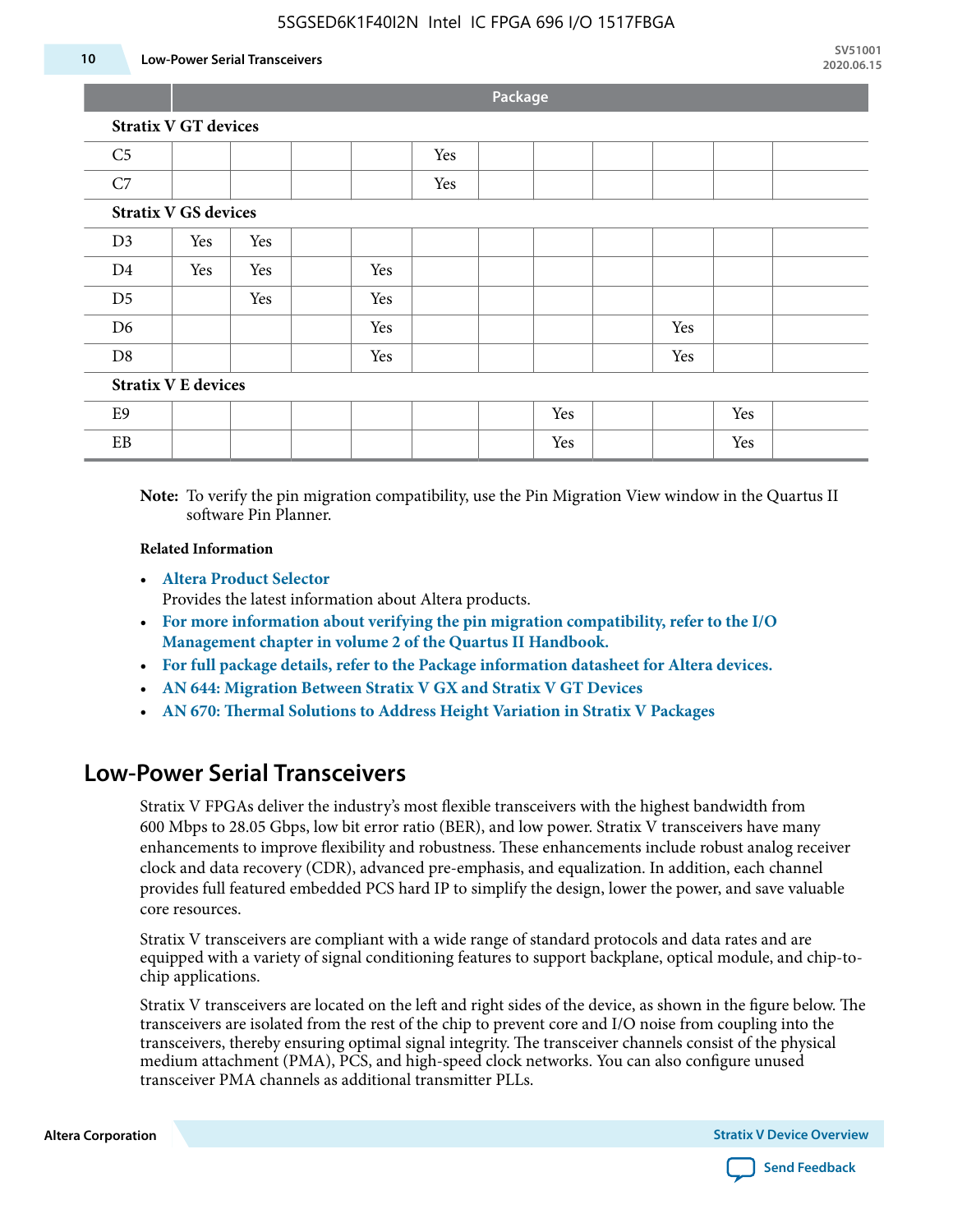### **Figure 1: Stratix V GT, GX, and GS Device Chip View**

This figure represents one variant of a Stratix V device with transceivers. Other variants may have a different floorplan than the one shown here.



(1) You can use the unused transceiver channels as additional transceiver transmitter PLLs.

The following table lists the PMA features for the Stratix V transceivers.

#### **Table 7: Transceiver PMA Features**

| <b>Feature</b>        | <b>Capability</b>                                                                              |
|-----------------------|------------------------------------------------------------------------------------------------|
| Chip-to-chip support  | 28.05 Gbps and 12.5 Gbps (Stratix V GT devices) and<br>14.1 Gbps (Stratix V GX and GS devices) |
| Backplane support     | 12.5 Gbps (Stratix V GX, GS, and GT devices)                                                   |
| Cable driving support | PCIe cable and eSATA applications                                                              |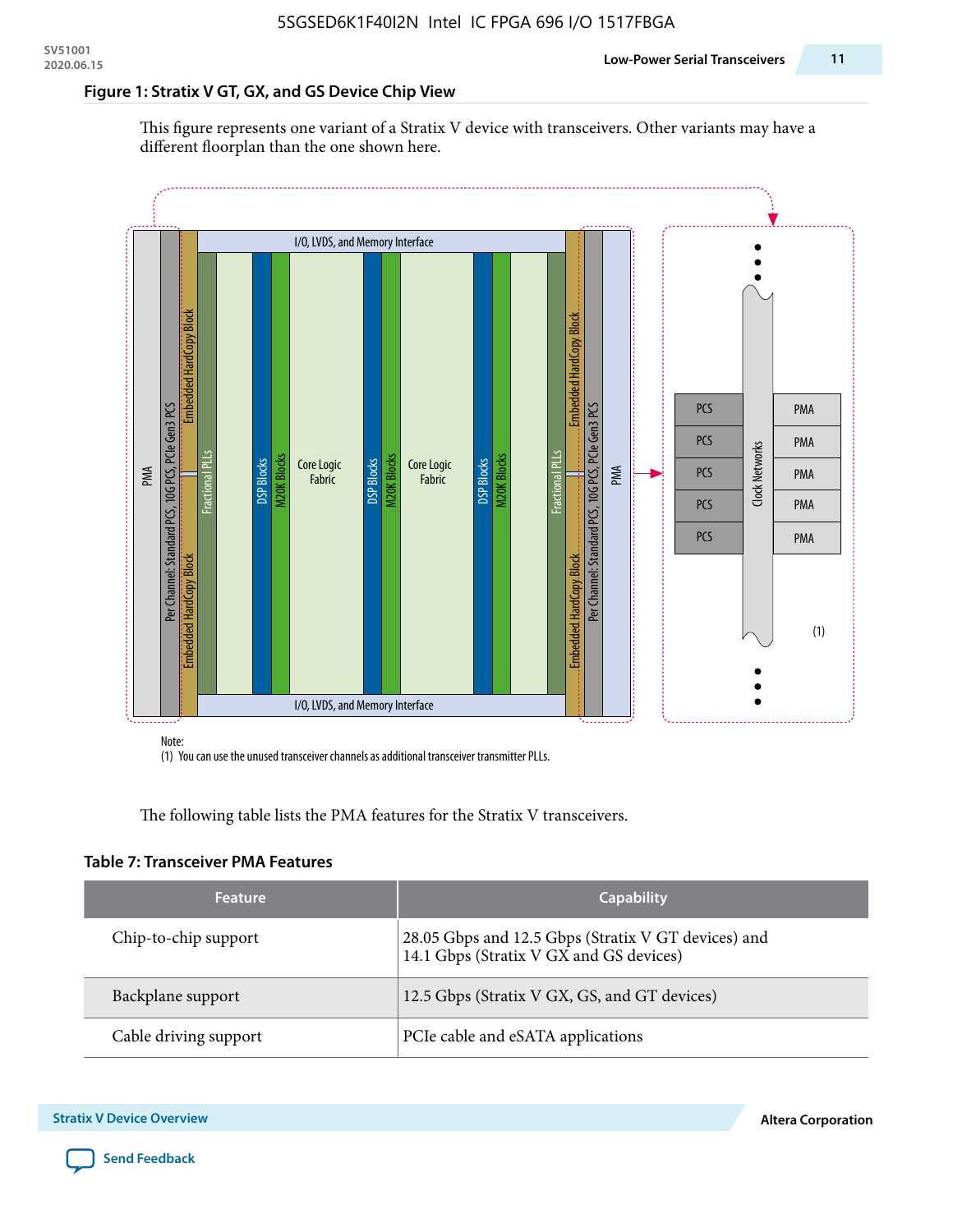**12 Low-Power Serial Transceivers**

**SV51001 2020.06.15**

| Feature                                             | <b>Capability</b>                                                                                                                                                         |
|-----------------------------------------------------|---------------------------------------------------------------------------------------------------------------------------------------------------------------------------|
| Optical module support with EDC                     | 10G Form-factor Pluggable (XFP), Small Form-factor Pluggable<br>(SFP+), Quad Small Form-factor Pluggable (QSFP), CXP, 100G<br>Pluggable (CFP), 100G Form-factor Pluggable |
| Continuous Time Linear Equalization<br>(CTLE)       | Receiver 4-stage linear equalization to support high-attenuation<br>channels                                                                                              |
| Decision Feedback Equalization (DFE)                | Receiver 5-tap digital equalizer to minimize losses and crosstalk                                                                                                         |
| Adaptive equalization (AEQ)                         | Adaptive engine to automatically adjust equalization to<br>compensate for changes over time                                                                               |
| PLL-based clock recovery                            | Superior jitter tolerance versus phase interpolation techniques                                                                                                           |
| Programmable deserialization and word<br>alignment  | Flexible deserialization width and configurable word alignment<br>patterns                                                                                                |
| Transmitter equalization (pre-emphasis)             | Transmitter driver 4-tap pre-emphasis and de-emphasis for<br>protocol compliance under lossy conditions                                                                   |
| Ring and LC oscillator transmitter PLLs             | Choice of transmitter PLLs per channel, optimized for specific<br>protocols and applications                                                                              |
| On-chip instrumentation (EyeQ data-<br>eye monitor) | Allows non-intrusive on-chip monitoring of both width and<br>height of the data eye                                                                                       |
| Dynamic reconfiguration                             | Allows reconfiguration of single channels without affecting<br>operation of other channels                                                                                |
| Protocol support                                    | Compliance with over 50 industry standard protocols in the<br>range of 600 Mbps to 28.05 Gbps                                                                             |

5SGSED6K1F40I2N Intel IC FPGA 696 I/O 1517FBGA

The Stratix V core logic connects to the PCS through an 8-, 10-, 16-, 20-, 32-, 40-, 64-, or 66-bit interface, depending on the transceiver data rate and protocol. Stratix V devices contain PCS hard IP to support PCIe Gen3, Gen2, Gen1, Interlaken, 10GE, XAUI, GbE, SRIO, CPRI, and GPON protocols. All other standard and proprietary protocols are supported through the transceiver PCS hard IP. The following table lists the transceiver PCS features.

### **Table 8: Transceiver PCS Features**

| <b>Protocol</b> | Data Rates (Gbps)     | <b>Transmitter Data Path</b>                                                                  | <b>Receiver Data Path</b>                                                                                  |
|-----------------|-----------------------|-----------------------------------------------------------------------------------------------|------------------------------------------------------------------------------------------------------------|
| Custom PHY      | $0.6 \text{ to } 8.5$ | Phase compensation FIFO, byte<br>serializer, 8B/10B encoder,<br>bit-slip, and channel bonding | Word aligner, de-skew FIFO,<br>rate match FIFO, 8B/10B<br>decoder, byte deserializer, and<br>byte ordering |

**Altera Corporation** 

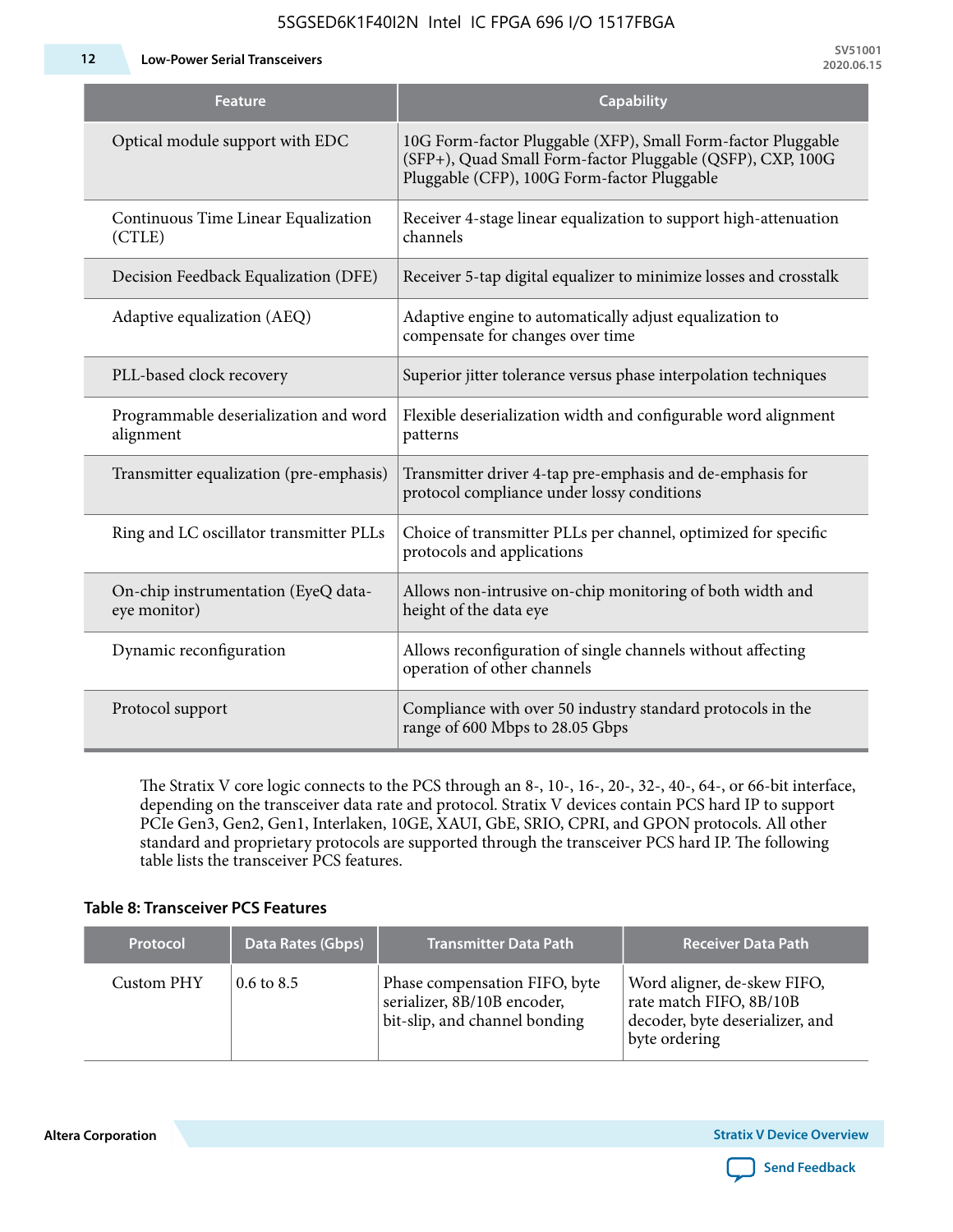### 5SGSED6K1F40I2N Intel IC FPGA 696 I/O 1517FBGA

**SV51001**

### **2020.06.15 PCIe Gen3, Gen2, and Gen1 Hard IP (Embedded HardCopy Block) 13**

| Protocol                         | Data Rates (Gbps)    | <b>Transmitter Data Path</b>                                                                   | <b>Receiver Data Path</b>                                                                                                               |  |  |
|----------------------------------|----------------------|------------------------------------------------------------------------------------------------|-----------------------------------------------------------------------------------------------------------------------------------------|--|--|
| Custom 10G<br>PHY                | 9.98 to 14.1         | TX FIFO, gear box, and bit-slip                                                                | RX FIFO and gear box                                                                                                                    |  |  |
| x1, x4, x8 PCIe<br>Gen1 and Gen2 | 2.5 and 5.0          | Same as custom PHY plus PIPE<br>2.0 interface to core logic                                    | Same as custom PHY plus<br>PIPE 2.0 interface to core logic                                                                             |  |  |
| x1, x4, x8 PCIe<br>Gen3          | 8                    | Phase compensation FIFO,<br>encoder, scrambler, gear box, and<br>bit-slip                      | Block synchronization, rate<br>match FIFO, decoder,<br>de-scrambler, and phase<br>compensation FIFO                                     |  |  |
| 10G Ethernet                     | 10.3125              | TX FIFO, 64/66 encoder,<br>scrambler, and gear box                                             | RX FIFO, 64/66 decoder,<br>de-scrambler, block synchro-<br>nization, and gear box                                                       |  |  |
| Interlaken                       | 4.9 to 14.1          | TX FIFO, frame generator,<br>CRC-32 generator, scrambler,<br>disparity generator, and gear box | RX FIFO, frame generator,<br>CRC-32 checker, frame<br>decoder, descrambler,<br>disparity checker, block<br>synchronization, and gearbox |  |  |
| OTN 40 and                       | $(4+1)$ x 11.3       | TX FIFO, channel bonding, and                                                                  | RX FIFO, lane deskew, and                                                                                                               |  |  |
| 100                              | $(10+1) \times 11.3$ | byte serializer                                                                                | byte de-serializer                                                                                                                      |  |  |
| GbE                              | 1.25                 | Same as custom PHY plus GbE<br>state machine                                                   | Same as custom PHY plus<br>GbE state machine                                                                                            |  |  |
| <b>XAUI</b>                      | 3.125 to 4.25        | Same as custom PHY plus XAUI<br>state machine for bonding four<br>channels                     | Same as custom PHY plus<br>XAUI state machine for re-<br>aligning four channels                                                         |  |  |
| <b>SRIO</b>                      | 1.25 to 6.25         | Same as custom PHY plus SRIO<br>V2.1 compliant x2 and x4 channel<br>bonding                    | Same as custom PHY plus<br>SRIO V2.1compliant x2 and<br>x4 deskew state machine                                                         |  |  |
| <b>CPRI</b>                      | 0.6144 to 9.83       | Same as custom PHY plus TX<br>deterministic latency                                            | Same as custom PHY plus RX<br>deterministic latency                                                                                     |  |  |
| <b>GPON</b>                      | 1.25, 2.5, and 10    | Same as custom PHY                                                                             | Same as custom PHY                                                                                                                      |  |  |

# **PCIe Gen3, Gen2, and Gen1 Hard IP (Embedded HardCopy Block)**

Stratix V devices have PCIe hard IP designed for performance, ease-of-use, and increased functionality. The PCIe hard IP consists of the PCS, data link, and transaction layers. The PCIe hard IP supports Gen3, Gen2, and Gen1 end point and root port up to x8 lane configurations.

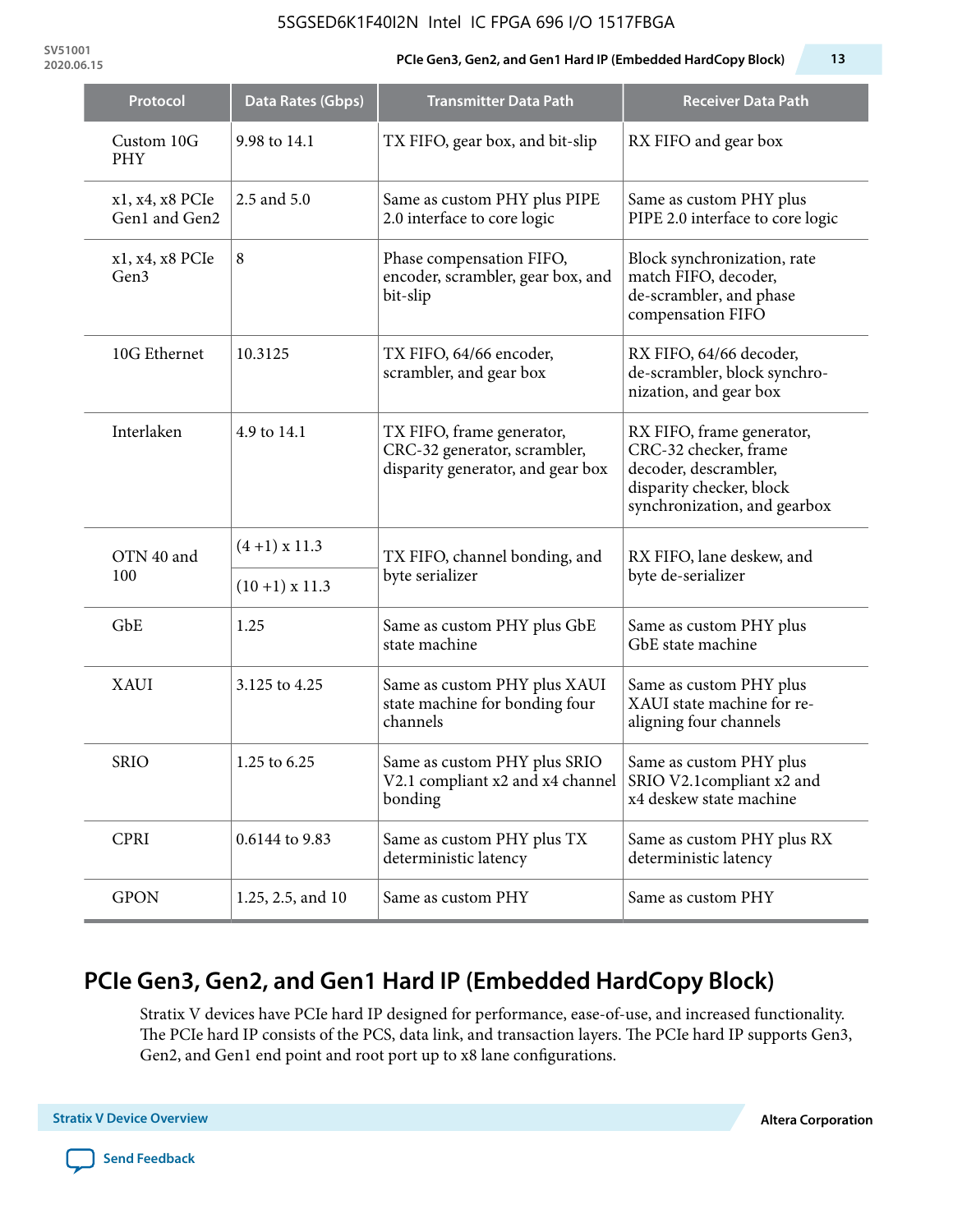#### **14 External Memory and GPIO**

The Stratix V PCIe hard IP operates independently from the core logic, which allows the PCIe link to wake up and complete link training in less than 100 ms while the Stratix V device completes loading the programming file for the rest of the FPGA. The PCIe hard IP also provides added functionality, which helps support emerging features such as Single Root I/O Virtualization (SR-IOV) or optional protocol extensions. In addition, the Stratix V device PCIe hard IP has improved end-to-end data path protection using ECC and enables device CvP.

In all Stratix V devices, the primary PCIe hard IP that supports CvP is always in the bottom left corner of the device (IOBANK\_B0L) when viewing the die from the top.

## **External Memory and GPIO**

Each Stratix V I/O block has a hard FIFO that improves the resynchronization margin as data is transferred from the external memory to the FPGA.

The hard FIFO also lowers PHY latency, resulting in higher random access performance. GPIOs include on-chip dynamic termination to reduce the number of external components and minimize reflections. On-package decoupling capacitors suppress noise on the power lines, which reduce noise coupling into the I/Os. Memory banks are isolated to prevent core noise from coupling to the output, thus reducing jitter and providing optimal signal integrity.

The external memory interface block uses advanced calibration algorithms to compensate for process, voltage and temperature (PVT) variations in the FPGA and external memory components. The advanced algorithms ensure maximum bandwidth and a robust timing margin across all conditions. Stratix V devices deliver a complete memory solution with the High Performance Memory Controller II (HPMC II) and UniPHY MegaCore® IP that simplifies a design for today's advanced memory modules. The following table lists external memory interface block performance.

| Interface         | Performance (MHz) |
|-------------------|-------------------|
| DDR3              | 933               |
| DDR <sub>2</sub>  | 400               |
| QDR II            | 350               |
| $QDR II+$         | 550               |
| <b>RLDRAM II</b>  | 533               |
| <b>RLDRAM III</b> | 800               |

#### **Table 9: External Memory Interface Performance**

The specifications listed in this table are performance targets. For a current achievable performance, use the *External Memory Interface Spec Estimator*.

#### **Related Information**

**[External Memory Interface Spec Estimator](http://www.altera.com/technology/memory/estimator/mem-emif-index.html)**

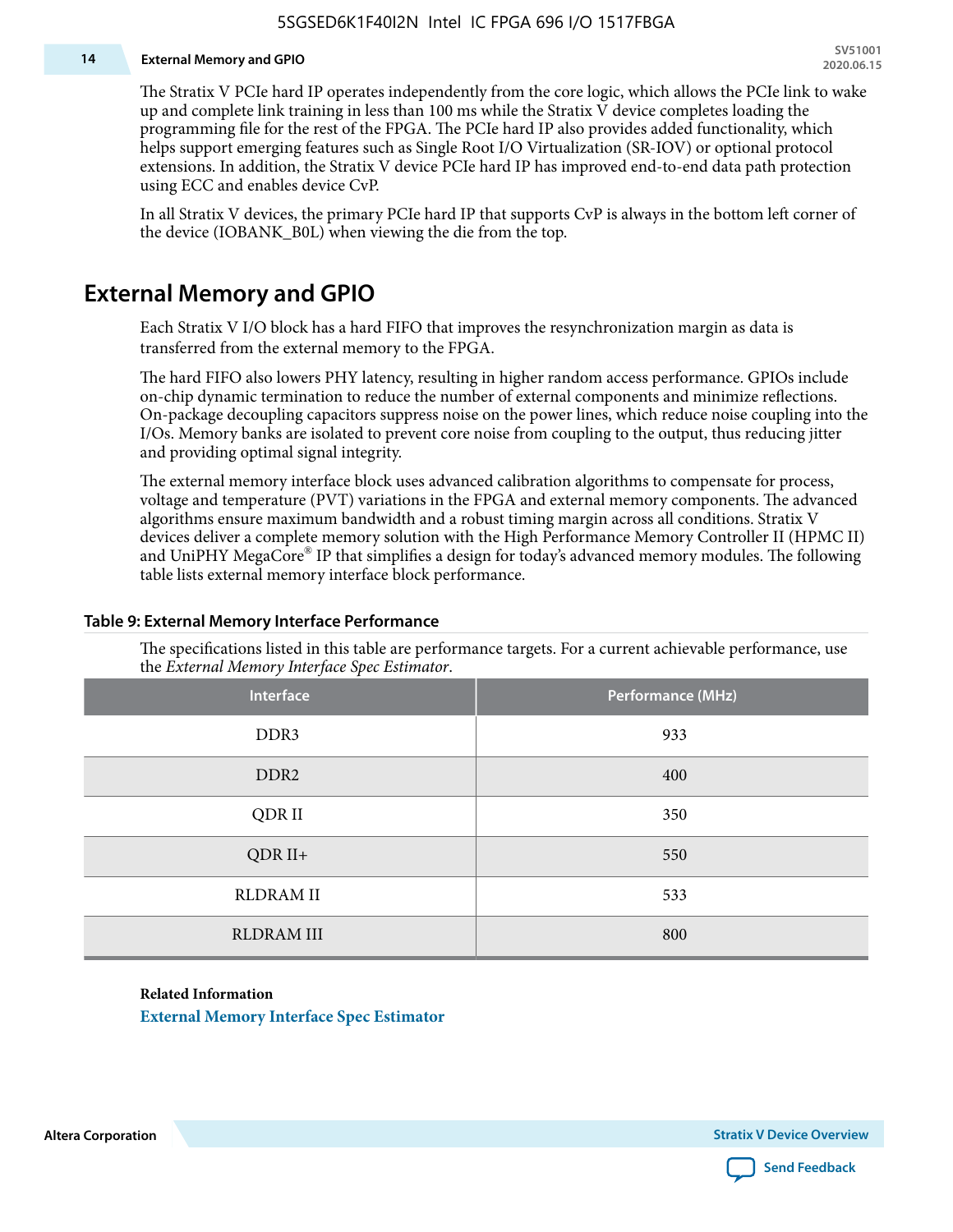# **Adaptive Logic Module**

Stratix V devices use an improved ALM to implement logic functions more efficiently. The Stratix V ALM has eight inputs with a fracturable look-up table (LUT), two dedicated embedded adders, and four dedicated registers.

The Stratix V ALM has the following enhancements:

- Packs 6% more logic when compared with the ALM found in Stratix IV devices.
- Implements select 7-input LUT-based functions, all 6-input logic functions, and two independent functions consisting of smaller LUT sizes (such as two independent 4-input LUTs) to optimize core usage.
- Adds more registers (four registers per 8-input fracturable LUT). More registers allow Stratix V devices to maximize core performance at a higher core logic usage and provides easier timing closure for register-rich and heavily pipelined designs.

The Quartus II software leverages the Stratix V ALM logic structure to deliver the highest performance, optimal logic usage, and lowest compile times. The Quartus II software simplifies design re-use because it automatically maps legacy Stratix designs into the new Stratix V ALM architecture.

# **Clocking**

The Stratix V device core clock network is designed to support 800-MHz fabric operations and 1,066-MHz and 1,600-Mbps external memory interfaces.

The clock network architecture is based on Altera's proven global, quadrant, and peripheral clock structure, which is supported by dedicated clock input pins and fractional clock synthesis PLLs. The Quartus II software identifies all unused sections of the clock network and powers them down, which reduces power consumption.

# **Fractional PLL**

Stratix V devices contain up to 32 fractional PLLs.

You can use the fractional PLLs to reduce both the number of oscillators required on the board and the clock pins used in the FPGA by synthesizing multiple clock frequencies from a single reference clock source. In addition, you can use the fractional PLLs for clock network delay compensation, zero delay buffering, and transmitter clocking for transceivers. Fractional PLLs can be individually configured for integer mode or fractional mode with third-order delta-sigma modulation.

# **Embedded Memory**

Stratix V devices contain two types of embedded memory blocks: MLAB (640-bit) and M20K (20-Kbit). MLAB blocks are ideal for wide and shallow memories. M20K blocks are useful for supporting larger memory configurations and include ECC.

Both types of memory blocks operate up to 600 MHz and can be configured to be a single- or dual-port RAM, FIFO, ROM, or shift register. These memory blocks are flexible and support a number of memory configurations, as shown in the following table.

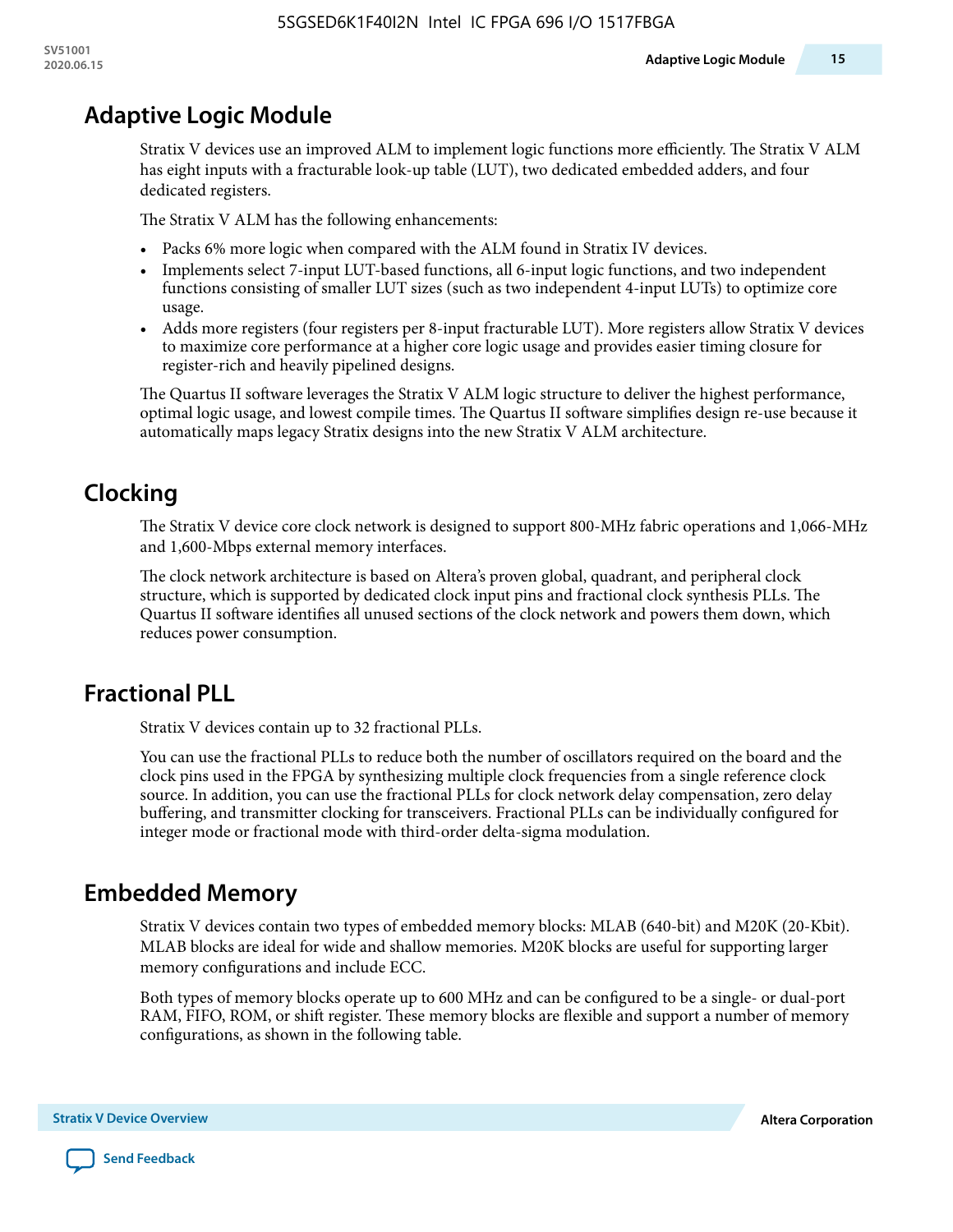### **16 Variable Precision DSP Block**

**SV51001 2020.06.15**

#### **Table 10: Embedded Memory Block Configuration**

| MLAB (640 Bits) | M20K (20,480 Bits) |
|-----------------|--------------------|
|                 | 512x40             |
|                 | 1Kx20              |
| 32x20           | 2Kx10              |
| 64x10           | 4Kx5               |
|                 | 8Kx2               |
|                 | 16Kx1              |

The Quartus II software simplifies design re-use by automatically mapping memory blocks from legacy Stratix devices into the Stratix V memory architecture.

# **Variable Precision DSP Block**

Stratix V FPGAs feature the industry's first variable precision DSP block that you can configure to natively support signal processing with precision ranging from 9x9 to 36x36.

You can independently configure each DSP block at compile time as either a dual 18x18 multiply accumulate or a single 27x27 multiply accumulate. With a dedicated 64-bit cascade bus, you can cascade multiple variable precision DSP blocks to implement even higher precision DSP functions efficiently. The following table describes how variable precision is accommodated within a DSP block or by using multiple blocks.

| <b>Multiplier Size</b><br>(bits) | <b>DSP Block Resources</b>          | <b>Expected Usage</b>                                      |  |  |
|----------------------------------|-------------------------------------|------------------------------------------------------------|--|--|
| 9x9                              | 1/3 of variable precision DSP block | Low precision fixed point                                  |  |  |
| 18x18                            | 1/2 of variable precision DSP block | Medium precision fixed point                               |  |  |
| 27x27                            | 1 variable precision DSP block      | High precision fixed or single precision<br>floating point |  |  |
| 36x36                            | 2 variable precision DSP blocks     | Very high precision fixed point                            |  |  |

### **Table 11: Variable Precision DSP Block Configurations**

Complex multiplication is common in DSP algorithms. One of the most popular applications of complex multipliers is the fast Fourier transform (FFT) algorithm, which increases precision requirements on only one side of the multiplier. The variable precision DSP block is designed to support the FFT algorithm with a proportional increase in DSP resources with precision growth. The following table lists complex multipli‐ cation with variable precision DSP blocks.

**Altera Corporation** 

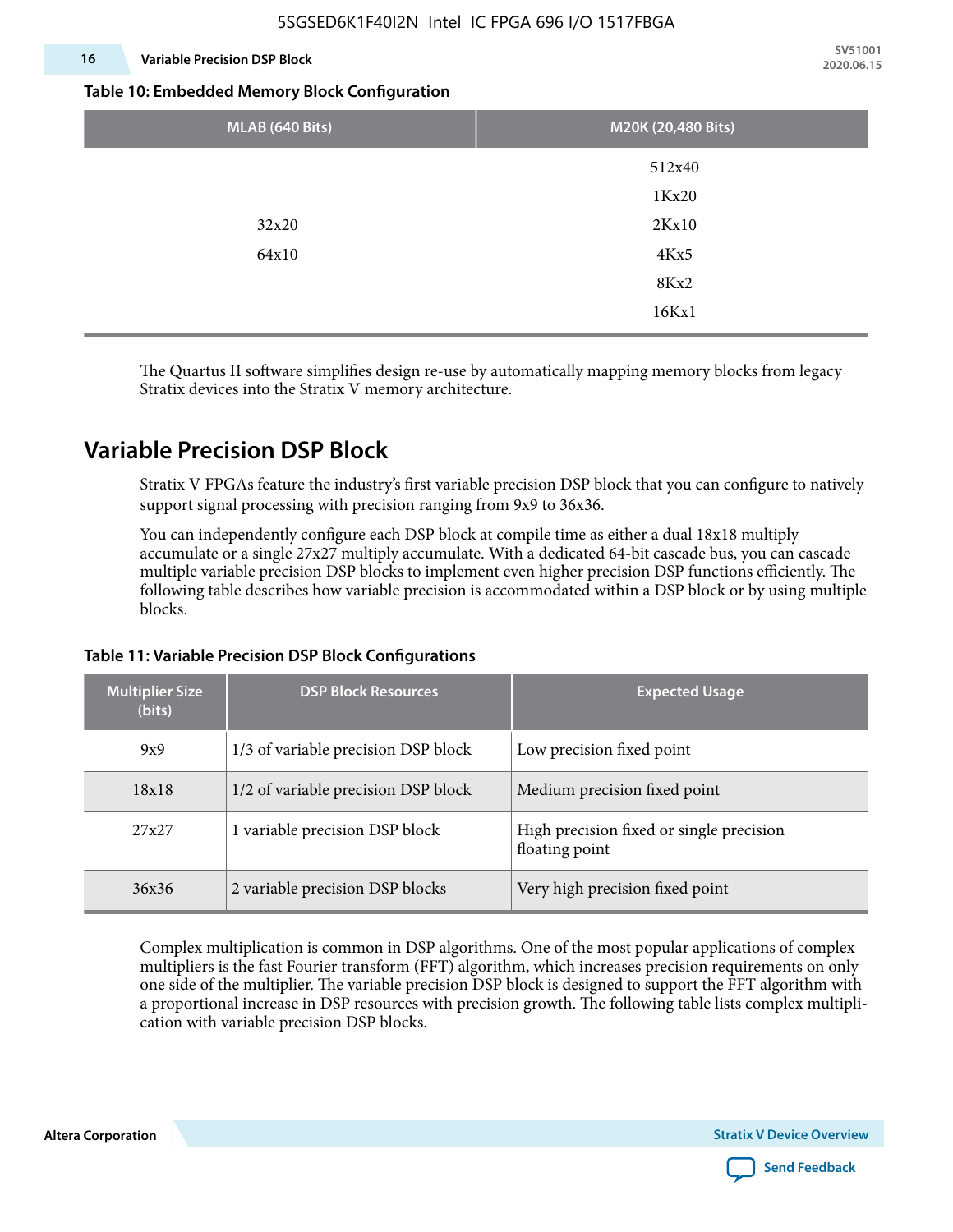| <b>Multiplier Size</b><br>(bits) | <b>DSP Block Resources</b>      | <b>Expected Usage</b>                     |
|----------------------------------|---------------------------------|-------------------------------------------|
| 18x18                            | 2 variable precision DSP blocks | Resource optimized FFTs                   |
| 18x25                            | 3 variable precision DSP blocks | Accommodate bit growth through FFT stages |
| 18x36                            | 4 variable precision DSP blocks | Highest precision FFT stages              |
| 27x27                            | 4 variable precision DSP blocks | Single precision floating point           |

#### **Table 12: Complex Multiplication with Variable Precision DSP Blocks**

For FFT applications with high dynamic range requirements, only the Altera $^\circ$  FFT MegaCore offers an option of single precision floating point implementation, with the resource usage and performance similar to high-precision fixed point implementations.

Other new features include:

- 64-bit accumulator, the largest in the industry
- Hard pre-adder, available in both 18- and 27-bit modes
- Cascaded output adders for efficient systolic FIR filters
- Internal coefficient register banks
- Enhanced independent multiplier operation
- Efficient support for single- and double-precision floating point arithmetic
- Ability to infer all the DSP block modes through HDL code using the Altera Complete Design Suite

The variable precision DSP block is ideal for higher bit precision in high-performance DSP applications. At the same time, the variable precision DSP block can efficiently support the many existing 18-bit DSP applications, such as high definition video processing and remote radio heads. Stratix V FPGAs, with the variable precision DSP block architecture, are the only FPGA family that can efficiently support many different precision levels, up to and including floating point implementations. This flexibility results in increased system performance, reduced power consumption, and reduced architecture constraints for system algorithm designers.

### **Power Management**

Stratix V devices leverage FPGA architectural features and process technology advancements to reduce total power consumption by up to 30% when compared with Stratix IV devices at the same performance level.

Stratix V devices continue to provide programmable power technology, introduced in earlier generations of Stratix FPGA families. The Quartus II software PowerPlay feature identifies critical timing paths in a design and biases core logic in that path for high performance. PowerPlay also identifies non-critical timing paths and biases core logic in that path for low power instead of high performance. PowerPlay automatically biases core logic to meet performance and optimize power consumption.

Additionally, Stratix V devices have a number of hard IP blocks that reduce logic resources and deliver substantial power savings when compared with soft implementations. The list includes PCIe Gen1/Gen2/ Gen3, Interlaken PCS, hard I/O FIFOs, and transceivers. Hard IP blocks consume up to 50% less power than equivalent soft implementations.

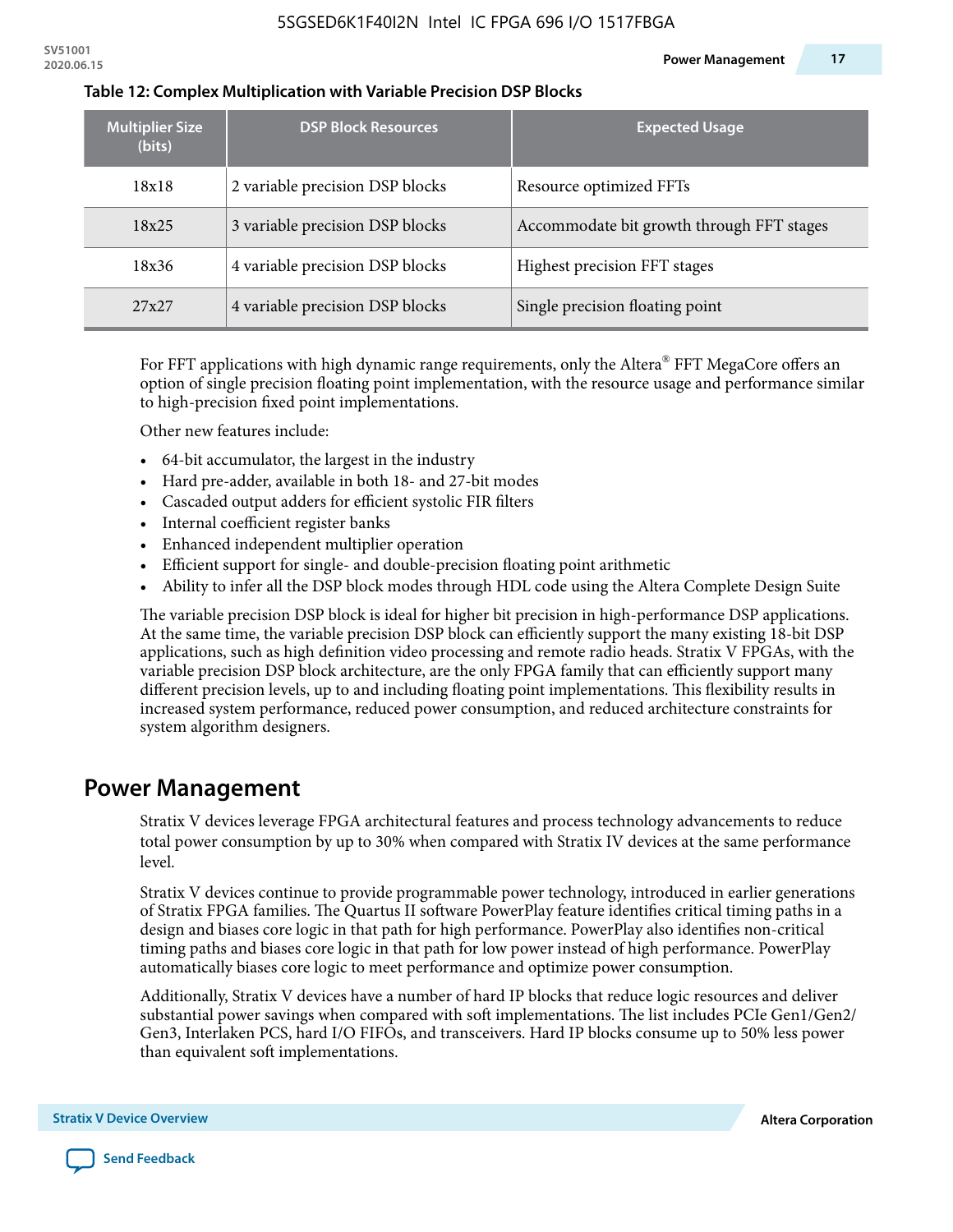#### **18 Incremental Compilation**

Stratix V transceivers are designed for power efficiency. The transceiver channels consume 50% less power than Stratix IV FPGAs. The transceiver PMA consumes approximately 90 mW at 6.5 Gbps and 170 mW at 12.5 Gbps.

# **Incremental Compilation**

The Quartus II software incremental compilation feature reduces compilation time by up to 70% and preserves performance to ease timing closure.

Incremental compilation supports top-down, bottom-up, and team-based design flows. Incremental compilation facilitates modular hierarchical and team-based design flows where a team of designers work in parallel on a design. Different designers or IP providers can develop and optimize different blocks of the design independently, which you can then import into the top-level project.

# **Enhanced Configuration and CvP**

Stratix V device configuration is enhanced for ease-of-use, speed, and cost.

Stratix V devices support a new 4-bit bus active serial mode (ASx4). ASx4 supports up to a 400Mbps data rate using small low-cost quad interface Flash devices. ASx4 mode is easy to use and offers an ideal balance between cost and speed. Finally, the fast passive parallel (FPP) interface is enhanced to support 8-, 16-, and 32-bit data widths to meet a wide range of performance and cost goals.

You can configure Stratix V FPGAs using CvP with PCIe. CvP with PCIe divides the configuration process into two parts: the PCIe hard IP and periphery and the core logic fabric. CvP uses a much smaller amount of external memory (flash or ROM) because CvP has to store only the configuration file for the PCIe hard IP and periphery. The 100-ms power-up to active time (for PCIe) is much easier to achieve when only the PCIe hard IP and periphery are loaded. After the PCIe hard IP and periphery are loaded and the root port is booted up, application software running on the root port can send the configuration file for the FPGA fabric across the PCIe link where the file is loaded into the FPGA. The FPGA is then fully configured and functional.

The following table lists the configuration modes available for Stratix V devices.

| <b>Mode</b>                           | <b>Fast or</b><br><b>Slow POR</b> | Compres-<br>sion | <b>Encryption</b> | Remote<br><b>Update</b> | Data Width   | <b>Max Clock</b><br>Rate (MHz) | <b>Max Data Rate</b><br>(Mbps) |
|---------------------------------------|-----------------------------------|------------------|-------------------|-------------------------|--------------|--------------------------------|--------------------------------|
| <b>Active Serial</b><br>(AS)          | Yes                               | Yes              | Yes               | Yes                     | 1,4          | 100                            | 400                            |
| Passive Serial<br>(PS)                | Yes                               | Yes              | Yes               |                         | $\mathbf{1}$ | 125                            | 125                            |
| <b>Fast Passive</b><br>Parallel (FPP) | Yes                               | Yes              | Yes               | $Yes$ $(14)$            | 8, 16, 32    | $125^{(15)}$                   | 3,000                          |

### **Table 13: Configuration Modes for Stratix V Devices**

**Altera Corporation Stratix V Device Overview**



<sup>(14)</sup> Remote update support with the Parallel Flash Loader.

<sup>&</sup>lt;sup>(15)</sup> The maximum clock rate is 125 MHz for x8 and x16 FPP, but only 100 MHz for x32 FPP.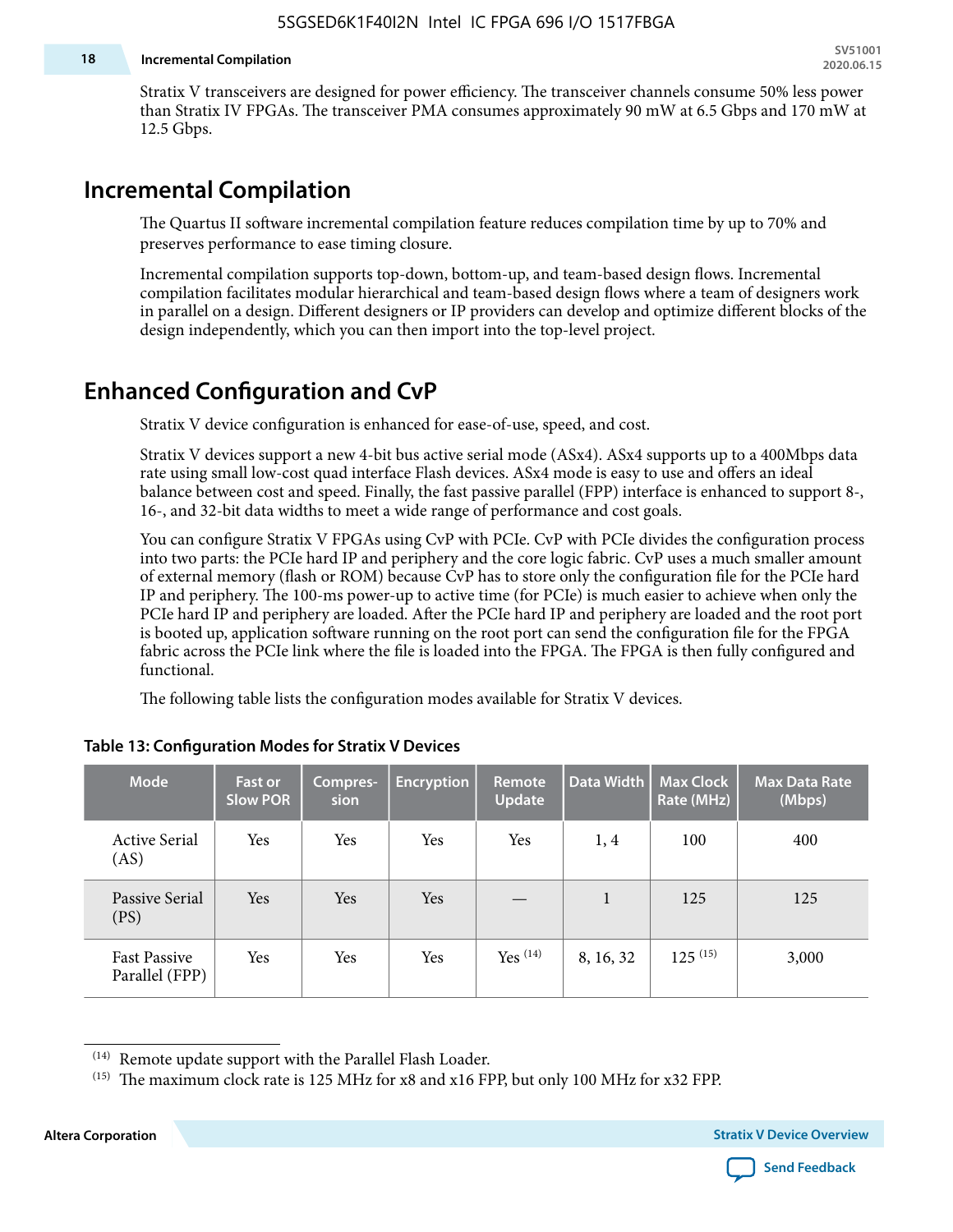| <b>Mode</b>                     | <b>Fast or</b><br><b>Slow POR</b> | Compres-<br>sion | <b>Encryption</b> | Remote<br><b>Update</b> | Data Width | <b>Max Clock</b><br>Rate (MHz) | <b>Max Data Rate</b><br>(Mbps) |
|---------------------------------|-----------------------------------|------------------|-------------------|-------------------------|------------|--------------------------------|--------------------------------|
| CvP                             |                                   |                  | Yes               | Yes                     | 1, 2, 4, 8 |                                | 3,000                          |
| Partial<br>Reconfigura-<br>tion |                                   |                  | Yes               | Yes                     | 16         | 125                            | 2,000                          |
| <b>JTAG</b>                     |                                   |                  |                   |                         | 1          | 33                             | 33                             |

### **Partial Reconfiguration**

Partial reconfiguration allows you to reconfigure part of the FPGA while other sections continue to operate.

This capability is required in systems where uptime is critical because partial reconfiguration allows you to make updates or adjust functionality without disrupting services. While lowering power and cost, partial reconfiguration also increases the effective logic density by removing the necessity to place FPGA functions that do not operate simultaneously. Instead, you can store these functions in external memory and load them as required. This capability reduces the size of the FPGA by allowing multiple applications on a single FPGA, saving board space and reducing power.

You no longer need to know all the details of the FPGA architecture to perform partial reconfiguration. Altera simplifies the process by extending the power of incremental compilation used in earlier versions of the Quartus II software.

Partial reconfiguration is supported in the following configurations:

- Partial reconfiguration through the FPP x16 I/O interface
- CvP
- Soft internal core, such as the Nios® II processor.

# **Automatic Single Event Upset Error Detection and Correction**

Stratix V devices offer single event upset (SEU) error detection and correction circuitry that is robust and easy to use.

The correction circuitry includes protection for configuration RAM (CRAM) programming bits and user memories. The CRAM is protected by a continuously running cyclical redundancy check (CRC) error detection circuit with integrated ECC that automatically corrects one or double-adjacent bit errors and detects higher order multi-bit errors. When more than two errors occur, correction is available through a core programming file reload that refreshes a design while the FPGA is operating.

The physical layout of the FPGA is optimized to make the majority of multi-bit upsets appear as independent single- or double-adjacent bit errors, which are automatically corrected by the integrated CRAM ECC circuitry. In addition to the CRAM protection in Stratix V devices, user memories include integrated ECC circuitry and are layout-optimized to enable error detection of 3-bit errors and correction for 2-bit errors.

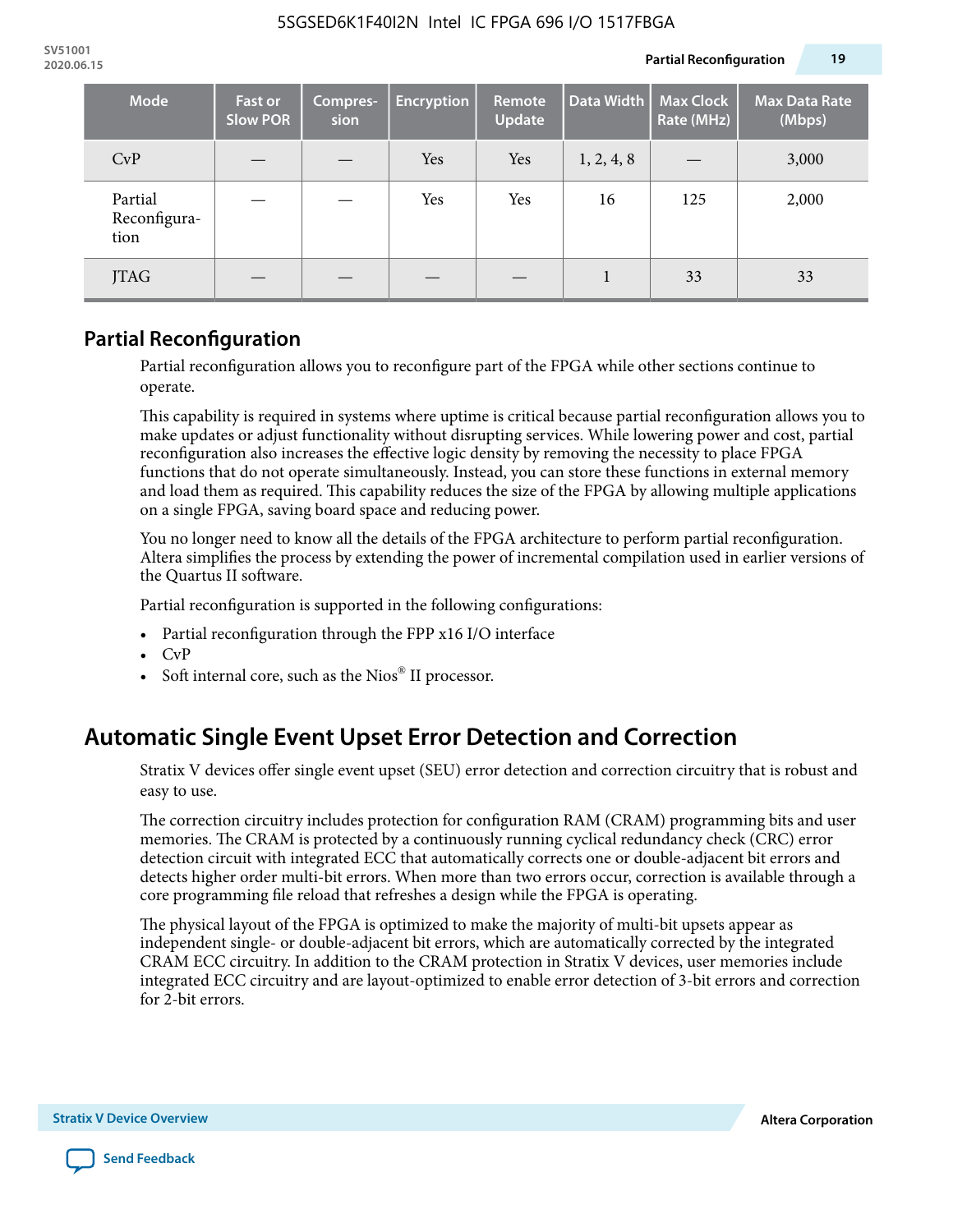# **HardCopy V Devices**

HardCopy V ASICs offer the lowest risk and lowest total cost in ASIC designs with embedded high-speed transceivers. You can prototype and debug with Stratix V FPGAs, then use HardCopy V ASICs for volume production. The proven turnkey process creates a functionally equivalent HardCopy V ASIC with or without embedded transceivers to meet all timing constraints in as little as 12 weeks.

The powerful combination of Stratix V FPGAs and HardCopy V ASICs can help you meet your design requirements. Whether you plan for ASIC production and require the lowest-risk, lowest-cost path from specification to production or require a cost reduction path for your FPGA-based systems, Altera provides the optimal solution for power, performance, and device bandwidth.

# **Ordering Information**

This section describes ordering information for Stratix V GT, GX, GS, and E devices.

The following figure shows the ordering codes for Stratix V devices.

**Altera Corporation** 

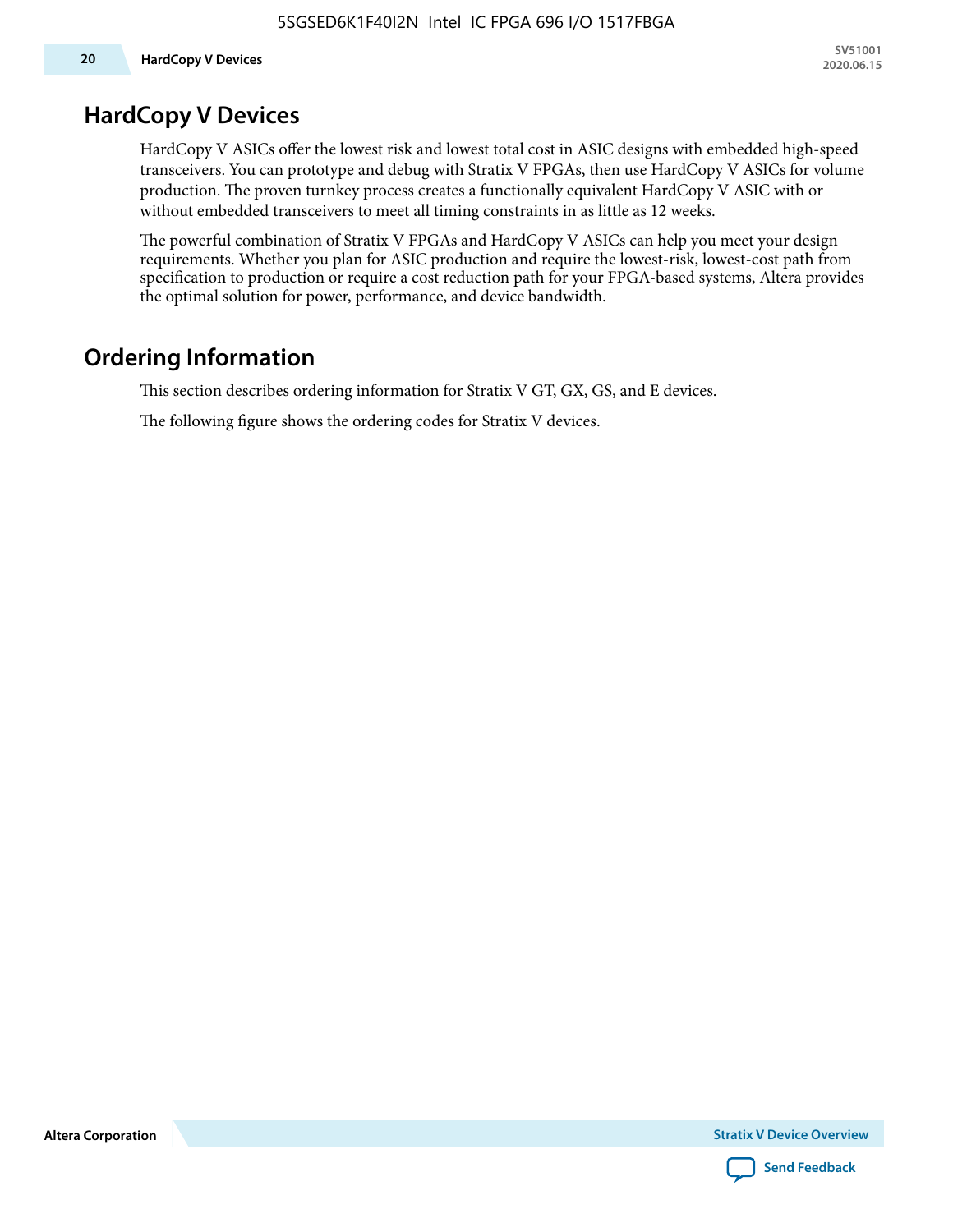#### **Figure 2: Ordering Information for Stratix V Devices**



(1) Stratix V mainstream "M" devices have exactly one instantiation of PCI Express hard IP. Extended "E" devices have either two or four instantiations of PCI Express hard IP, depending on the device and package combination. For non-transceiver Stratix V devices, this character does not appear in the part number.

(2) You can select one or two of these options, or you can ignore these options.

(3) YY parts can support transceiver operations up to 10.3125 Gbps.

(4) Contact Intel for availability.

# **Document Revision History**

| <b>Document</b><br><b>Version</b> | <b>Changes</b>                                                                                                                                            |
|-----------------------------------|-----------------------------------------------------------------------------------------------------------------------------------------------------------|
| 2020.06.15                        | Updated Figure: Ordering Information for Stratix V Devices:<br>• Added the RoHS ordering information.<br>• Removed "ES" from the list of optional suffix. |

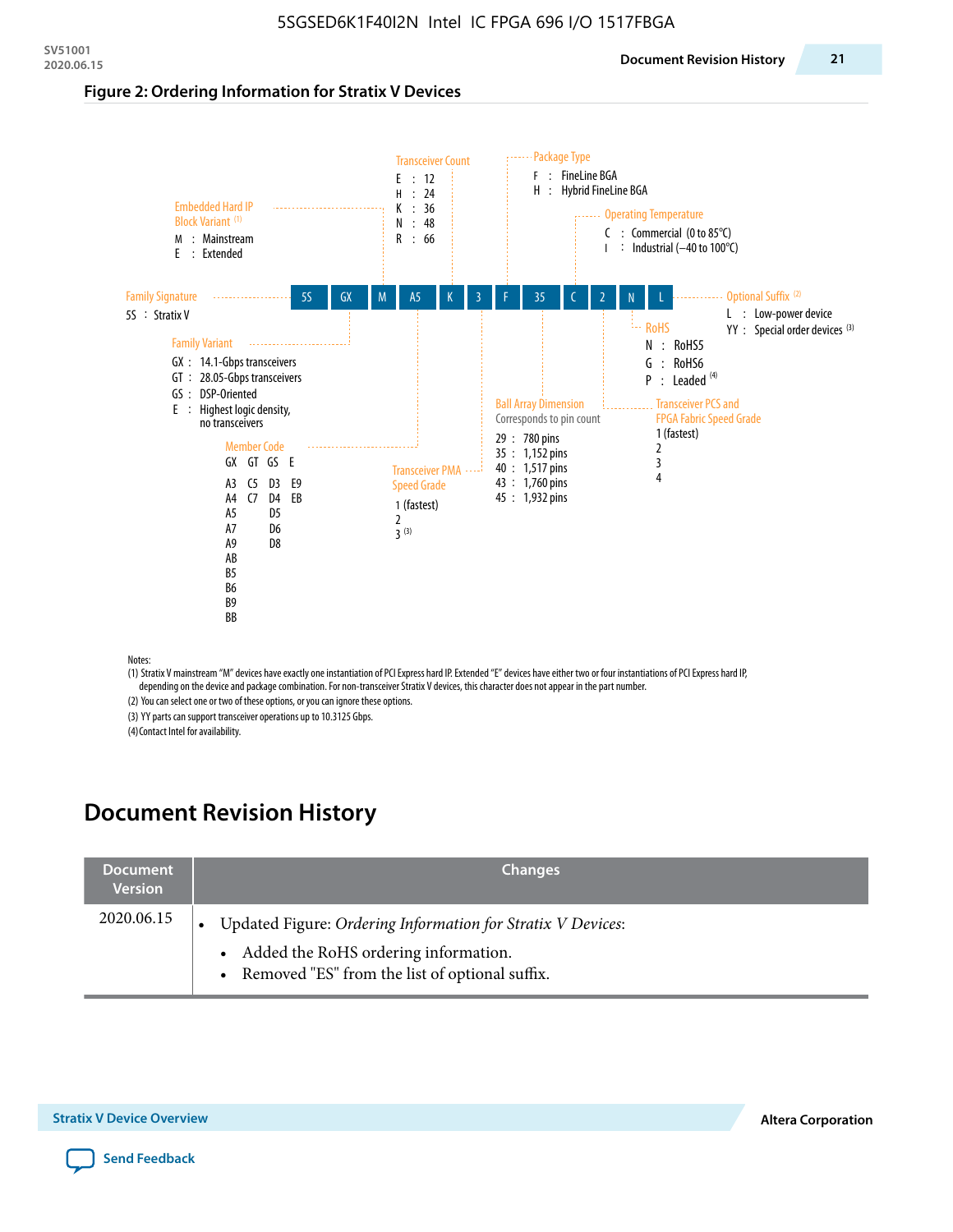### **22 Document Revision History**

**SV51001 2020.06.15**

### **Table 14: Document Revision History**

| <b>Date</b>   | <b>Version</b> | <b>Changes Made</b>                                                                                                                                                                                                                                                                                                                                                                                                                                                                                                                                                   |
|---------------|----------------|-----------------------------------------------------------------------------------------------------------------------------------------------------------------------------------------------------------------------------------------------------------------------------------------------------------------------------------------------------------------------------------------------------------------------------------------------------------------------------------------------------------------------------------------------------------------------|
| October 2015  | 2015.10.01     | Changed heading in the "Ordering Information for Stratix V<br>Devices" figure to "Embedded Hard IP Block Variant".                                                                                                                                                                                                                                                                                                                                                                                                                                                    |
| January 2015  | 2015.01.15     | Added ALM counts and device package sizes to the four<br>$\bullet$<br>device family features tables.<br>In the "Stratix V GX Device Features" table, changed the<br>number of DDR3 SDRAM x72 DIMM Interfaces for the<br>5SGXA3 and 5SGXA4 devices to 6. Also added footnote<br>to this row.<br>Deleted listings for 40GBASE-R and 100GBASE-R<br>Ethernet from the "Transceiver PCS Features" table in the<br>"Low-Power Serial Transceivers" section.<br>Added YY code to the Optional Suffix category in the<br>"Ordering Information for Stratix V Devices" figure. |
| April 2014    | 2014.04.08     | Updated "Variable precision DSP blocks" section of the<br>"Features Summary" table to 600 MHz performance.                                                                                                                                                                                                                                                                                                                                                                                                                                                            |
| April 2014    | 2014.04.03     | Updated GPIOs section of the "Features Summary" table<br>$\bullet$<br>to 1.6 Gbps LVDS.<br>Changed clocking speed to 800 MHz in the "Features<br>Summary" and the "Clocking" sections.                                                                                                                                                                                                                                                                                                                                                                                |
| January 2014  | 2014.01.10     | Added link to Altera Product Selector in the "Stratix V<br>Family Plan" section.<br>Corrected DDR2 performance from 533 MHz to<br>$\bullet$<br>400 MHz.<br>Updated "Device Migration List Across All Stratix V<br>$\bullet$<br>Device Variants" table.                                                                                                                                                                                                                                                                                                                |
| May 2013      | 2013.05.06     | Added link to the known document issues in the<br>Knowledge Base.<br>Updated backplane support information.<br>$\bullet$<br>Added a note about the number of I/Os to each table in<br>the "Stratix V Family Plan" section.<br>Updated the "Ordering Information for Stratix V<br>$\bullet$<br>Devices" figure.                                                                                                                                                                                                                                                        |
| December 2012 | 3.1            | Updated Table 6 and Table 13.<br>$\bullet$<br>Updated Figure 2.<br>$\bullet$                                                                                                                                                                                                                                                                                                                                                                                                                                                                                          |
| June 2012     | 3.0            | Converted chapter to stand-alone format and removed<br>$\bullet$<br>from the Stratix V handbook.<br>Changed title of document to Stratix V Device Overview<br>$\bullet$<br>Updated Figure 1.<br>Minor text edits.                                                                                                                                                                                                                                                                                                                                                     |

**Altera Corporation** 

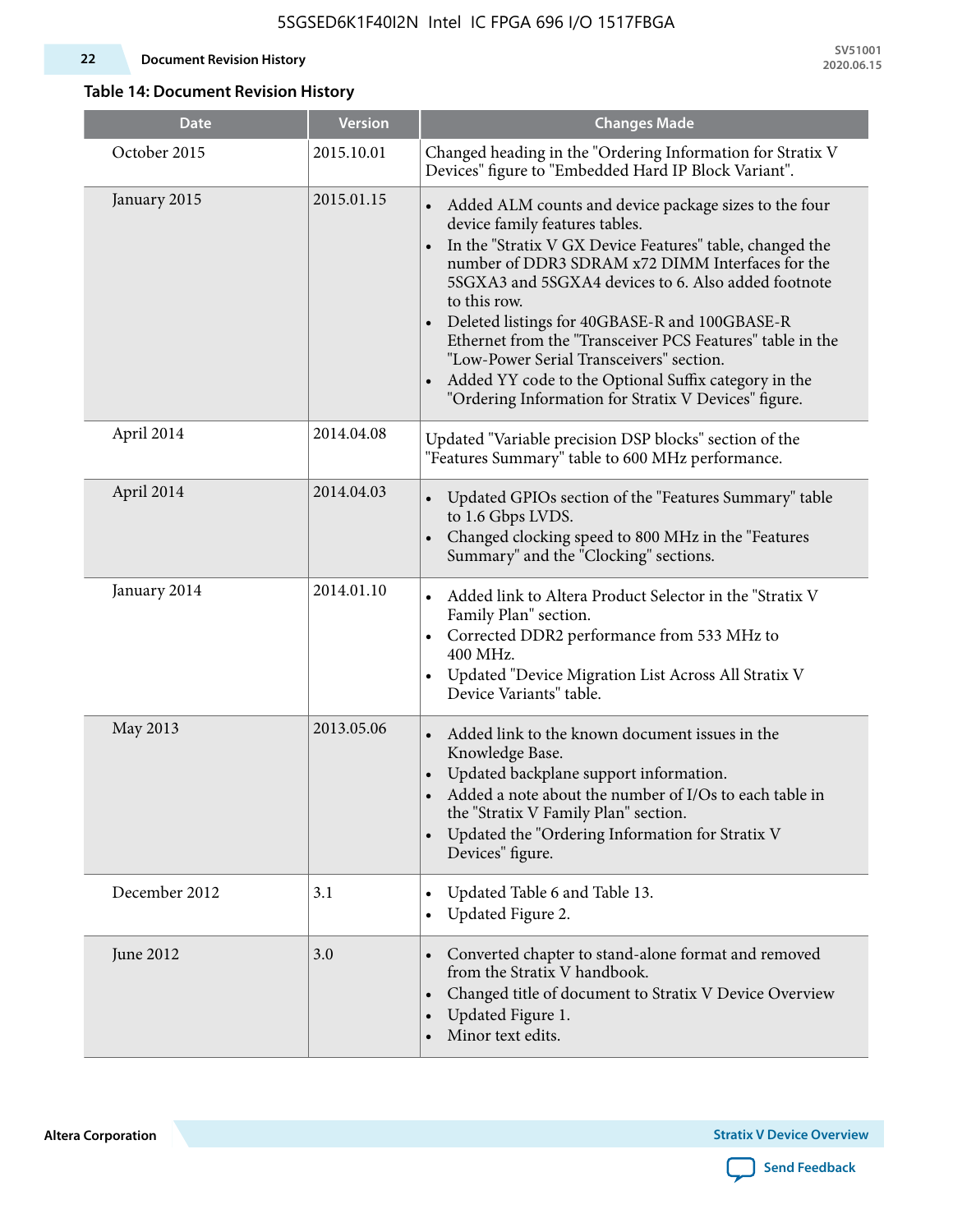**SV51001**

| Date           | <b>Version</b> | <b>Changes Made</b>                                                                                                                                                                                                                               |
|----------------|----------------|---------------------------------------------------------------------------------------------------------------------------------------------------------------------------------------------------------------------------------------------------|
| February 2012  | 2.3            | Updated Table 1-2, Table 1-3, Table 1-4, and Table 1-5.<br>Updated Figure 1-2.<br>$\bullet$<br>Updated "Automatic Single Event Upset Error Detection<br>and Correction" on page 18.<br>Minor text edits.                                          |
| December 2011  | 2.2            | Updated Table 1-2 and Table 1-3.                                                                                                                                                                                                                  |
| November 2011  | 2.1            | Changed Stratix V GT transceiver speed from 28 Gbps to<br>28.05 Gbps.<br>Updated Figure 1-2.<br>$\bullet$                                                                                                                                         |
| November 2011  | 2.0            | Revised Figure 1-2.<br>Updated Table 1-5.<br>Minor text edits.                                                                                                                                                                                    |
| September 2011 | 1.10           | Updated Table 1-2, Table 1-3, and Table 1-4.                                                                                                                                                                                                      |
| September 2011 | 1.9            | Updated Table 1–1, Table 1–2, Table 1–3, Table 1–4, and<br>Table $1-5$ .<br>Updated Figure 1-2.<br>Minor text edits.                                                                                                                              |
| June 2011      | 1.8            | Changed 800 MHz to 1,066 MHz for DDR3 in Table 1-8<br>and in text.                                                                                                                                                                                |
| May 2011       | 1.7            | For Stratix V GT devices, changed 14.1 Gbps to<br>12.5 Gbps.<br>Changed Configuration via PCIe to Configuration via<br>Protocol<br>Updated Table 1-1, Table 1-2, Table 1-3, Table 1-4,<br>Table 1-5, and Table 1-6.<br>Chapter moved to Volume 1. |
| January 2011   | 1.6            | Added Stratix V GS information.<br>Updated tables listing device features.<br>Added device migration information.<br>Updated 12.5-Gbps transceivers to 14.1-Gbps<br>transceivers                                                                  |
| December 2010  | 1.5            | Updated Table 1-1.                                                                                                                                                                                                                                |
| December 2010  | 1.4            | Updated Table 1-1.<br>Updated Figure 1-2.<br>Converted to the new template.<br>Minor text edits.                                                                                                                                                  |

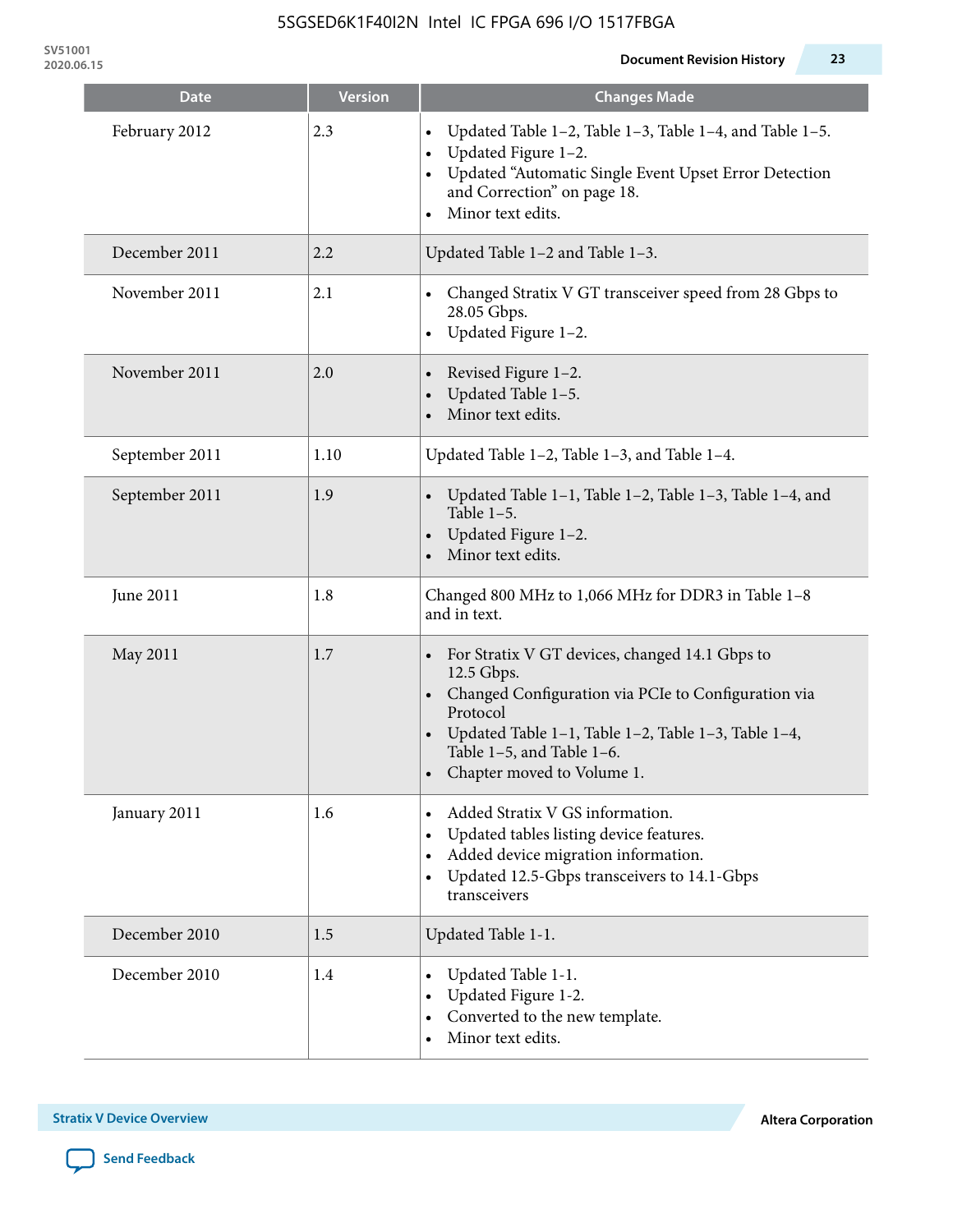### 5SGSED6K1F40I2N Intel IC FPGA 696 I/O 1517FBGA



**24 Document Revision History**

| <b>Date</b>      | <b>Version</b> | <b>Changes Made</b>                                                                                                                                                                                                                                                                                                                                                                             |
|------------------|----------------|-------------------------------------------------------------------------------------------------------------------------------------------------------------------------------------------------------------------------------------------------------------------------------------------------------------------------------------------------------------------------------------------------|
| <b>July 2010</b> | 1.3            | Updated Table 1-5                                                                                                                                                                                                                                                                                                                                                                               |
| <b>July 2010</b> | 1.2            | Updated "Features Summary" on page 1-2<br>Updated resource counts in Table 1-1 and Table 1-2<br>Removed "Interlaken PCS Hard IP" and "10G Ethernet<br>Hard IP"<br>Added "40G and 100G Ethernet Hard IP (Embedded<br>HardCopy Block)" on page 1-7<br>Added information about Configuration via PCIe<br>Added "Partial Reconfiguration" on page 1-12<br>Added "Ordering Information" on page 1-14 |
| May 2010         | 1.1            | Updated part numbers in Table $1-1$ and Table $1-2$                                                                                                                                                                                                                                                                                                                                             |
| April 2010       | 1.0            | Initial release                                                                                                                                                                                                                                                                                                                                                                                 |

**Altera Corporation**